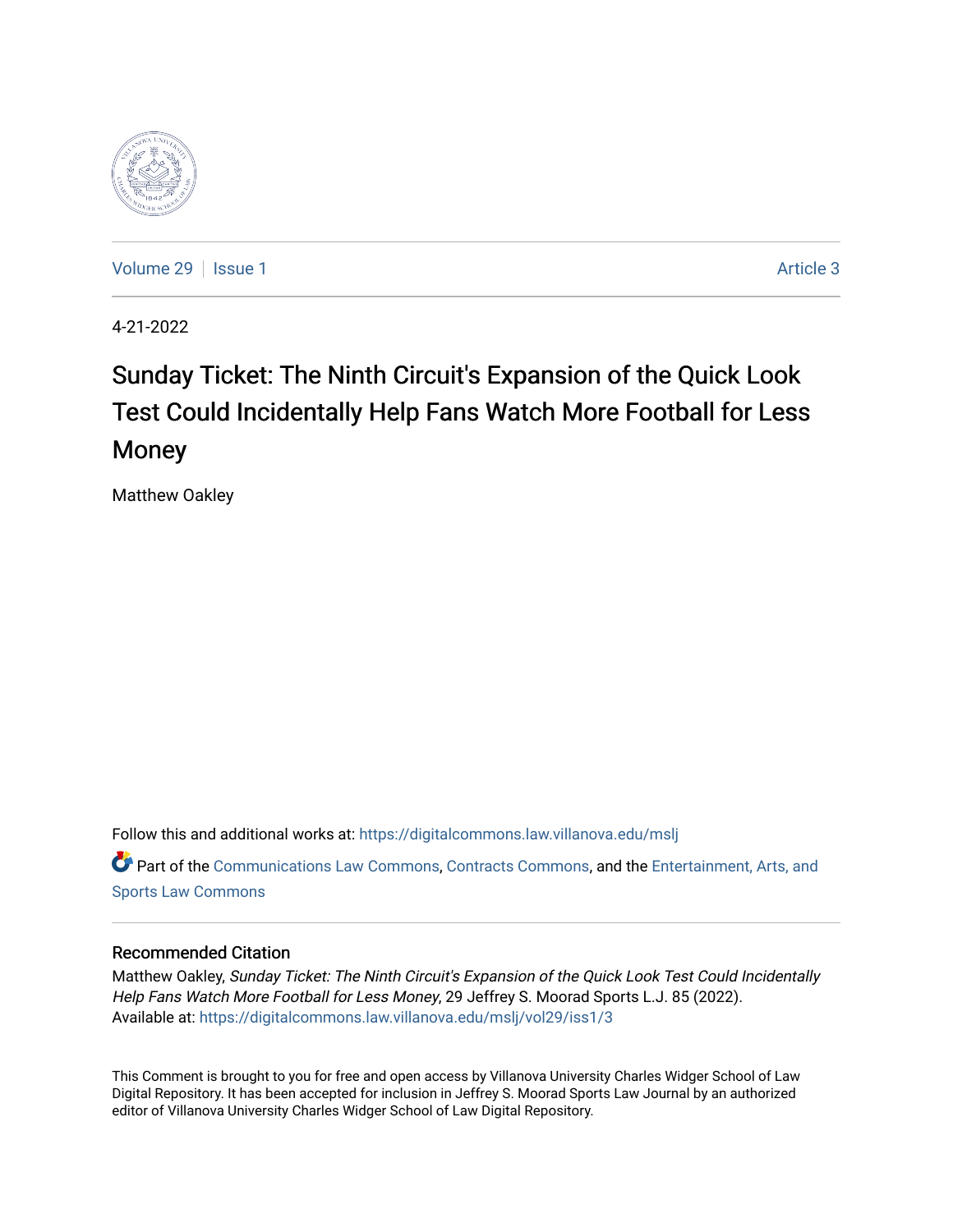# SUNDAY TICKET: THE NINTH CIRCUIT'S EXPANSION OF THE QUICK LOOK TEST COULD INCIDENTALLY HELP FANS WATCH MORE FOOTBALL FOR LESS MONEY

#### I. INTRODUCTION

Before the expansion of the National Football League's ("NFL") regular season, roughly twenty million people tuned in to watch a NFL game on any given Sunday.<sup>1</sup> The addition of an eighteenth week to the 2021 regular season will only increase revenue generated from viewership.2 With thirty-three of these games being within the top fifty highest rated telecasts of 2020, these Sunday traditions generate incredible revenue for the NFL and its teams.3 These millions of fans are either watching the games through their local televeision network or a subscription to the NFL and DirectTV's Sunday Ticket Package ("Sunday Ticket").4 Sunday Ticket is a satellite broadcasting deal between the NFL and DirectTV, where DirectTV has the exclusive right to broadcast the individual telecasts of all NFL games being played on Sunday ("NFL-DirectTV Agreement").5 Fox, CBS, and NBC produce the

<sup>1.</sup> *See* Brad Adgate, *In 2020 the Audience of NFL Regular Season Games Dropped*, FORBES (Jan. 8, 2021), https://www.forbes.com/sites/bradadgate/2021/01/08/in-2020-the-audience-of-nfl-regular-season-games-dropped/?sh=1d90d5ac7482 [https://web.archive.org/web/20211221184852/https://www.forbes.com/sites/ bradadgate/2021/01/08/in-2020-the-audience-of-nfl-regular-season-gamesdropped/?sh=1d90d5ac7482] (noting early afternoon games averaged 18.1 million viewers while later afternoon games averaged 23.2 million viewers).

<sup>2.</sup> *See* Jacob Camenker, *NFL Expanded Schedule, Explained: How a 17-game Season Will Work with Byes, Playoffs & More*, SPORTINGNEWS (Sept. 7, 2021), https:// www.sportingnews.com/us/nfl/news/nfl-schedule-explained-17-game-season/ 1ru5blwza8uak1n8voezty9gl7 [https://perma.cc/LM5X-PZC3] (discussing why NFL expanded its regular season, plus impact it will have on teams, viewers).

<sup>3.</sup> *See* Adgate*, supra* note 1 (noting NFL can expand on dominating fifty highest rated telecasts because NFL announced 2021 regular season will be eighteen weeks).

<sup>4.</sup> *See* Matt Johnson, *Report: NFL to Begin Negotiating New Media Deals, Could Be Finalized by End of Year*, SPORTSNAUT (Mar. 24, 2020), https://sportsnaut.com/ 2020/03/report-nfl-to-begin-negotiating-new-media-deals-could-be-finalized-byend-of-year/#:~:text=doesn't%20expire%20until%20the,deals%20before%20the %20year%20ends [https://perma.cc/MD4X-64RX] (discussing there could be more options to watch Sunday afternoon games after current round of media contracts).

<sup>5.</sup> *See* Babette Boliek, *Antitrust, Regulation, and the "New" Rules of Sports Telecasts*, 65 HASTINGS L.J. 501, 537–38 (2014) (advocating DirectTV's exclusive deal with NFL makes it better option than cable television).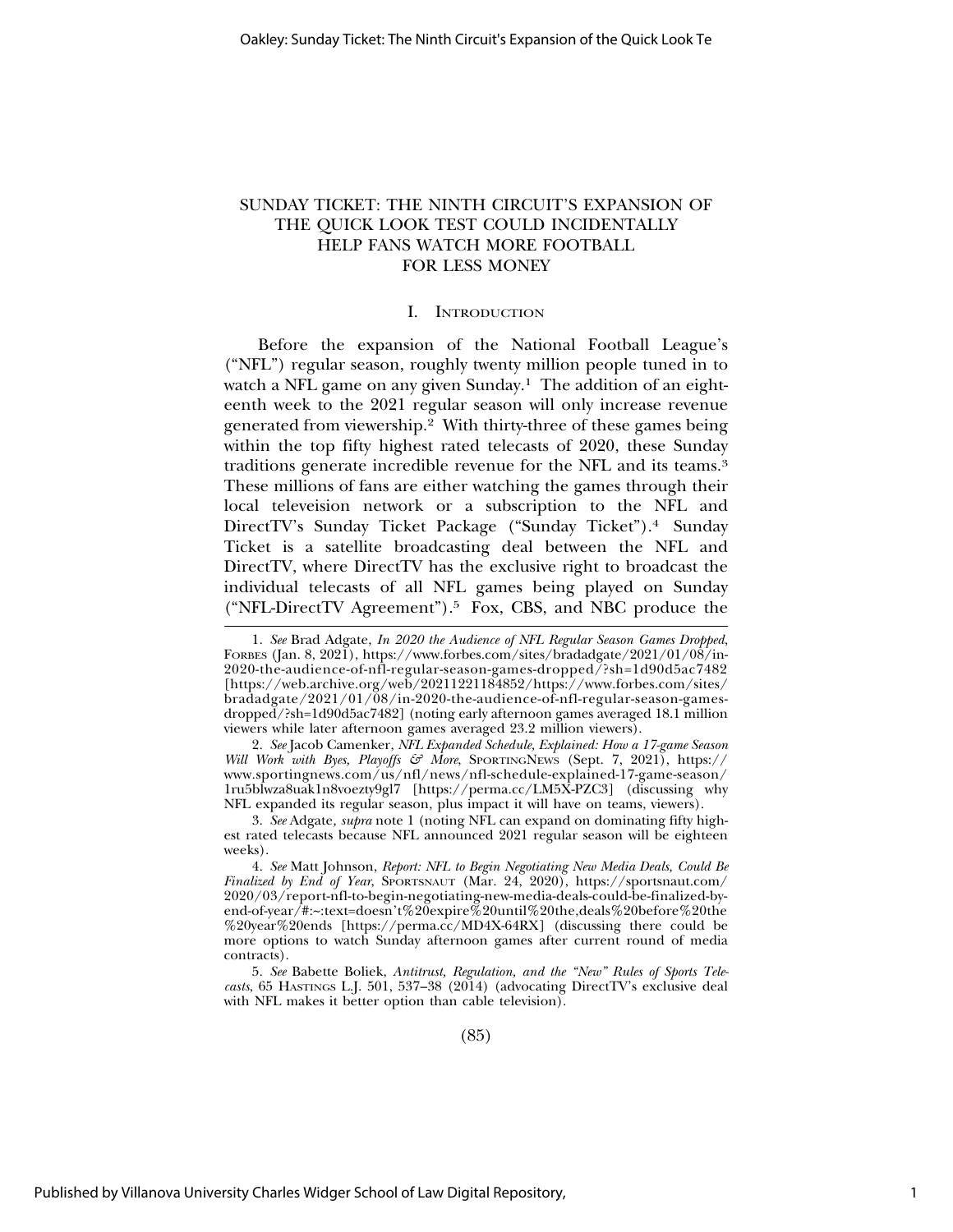individual NFL game telecasts for cable broadcasting pursuant to an exclusive network agreement ("NFL-Network Agreement").6 The NFL may enter into agreements on behalf of the NFL teams because the thirty-two independent teams agreed to pool their licensing rights, and gave the NFL the authority to exercise those rights ("NFL-Teams Agreement").7

The NFL-Network Agreement and NFL-Teams Agreement work together to limit viewers' access to two or three local telecasts of games every Sunday.8 For example, a San Francisco 49ers fan who lives in Philadelphia, Pennsylvania, would be unable to watch the 49ers play on free cable television unless the game was played within the fan's geographic location, or if it was the nationally televised Sunday Night Football game.9 Free games provided over cable television are limited to local games in a given geographic area.10 If fans want to watch an out-of-market game, they have to purchase Sunday Ticket for about \$359 per year to view those games via satellite broadcasts.11 Commercial subscribers pay between \$1458 and over \$120,000 for a full season of Sunday Ticket.<sup>12</sup>

The \$1.5 billion contract for Sunday Ticket is set to expire in 2022.13 With new deals on the line, the NFL has the potential to double its annual revenue from media rights from about \$7.5 billion to \$15 billion.<sup>14</sup> The new TV rights agreements are set to last

10. *See id.* (detailing how fans cannot subscribe to individual team's telecast, fans must purchase entire package).

12. *See id.* (noting prices increased about 11.5% from 2014 season for individuals, commercial subscribers).

13. *See* John Ourand, *NFL Presses Toward Massive New Media Deals, with Formal Negotiations Near*, SPORTS BUS. DAILY (Mar. 23, 2020), https://www.sportsbusiness daily.com/Journal/Issues/2020/03/23/Sports-and-Society/NFL-mediaCV.aspx [https://perma.cc/ZGM4-LPR5] (stating even amongst uncertainty with coronavirus, NFL plans to finalize new deals with TV networks by end of 2020).

14. *See* Alex Sherman, *Here's How NFL TV Rights Are Expected to Shake Out for the Rest of the Decade, According to Sources*, CNBC (Feb. 23, 2020), https://

<sup>6.</sup> *See* Johnson, *supra* note 4 (observing exclusive deal with Fox, CBS, NBC is set to expire after 2022 NFL football season).

<sup>7.</sup> *See* Nat'l Football League's Sunday Ticket Antitrust Litig. v. DirecTV, LLC, 933 F.3d 1136, 1148 (9th Cir. 2019) [hereinafter *Sunday Ticket II*] (explaining by giving NFL authority to exercise pooled licensing rights, individual teams cannot enter contracts "with networks, satellite TV providers, or internet streaming services").

<sup>8.</sup> *See id.* (discussing how fans are prevented from watching seven to ten additional games on Sunday without Sunday Ticket).

<sup>9.</sup> *See id.* (noting how fan in Los Angeles would be able to watch three games on Sundays at most).

<sup>11.</sup> *See* In re NFL Sunday Ticket Antitrust Litig*.*, No. ML-15-02668-BRO (JEMx), 2017 U.S. Dist. LEXIS 121354, at \*9 (C.D. Cal. 2017) [hereinafter *Sunday Ticket I*] (stating amount of \$359 was price for 2015), *rev'd*, 933 F.3d 1136 (9th Cir. 2019).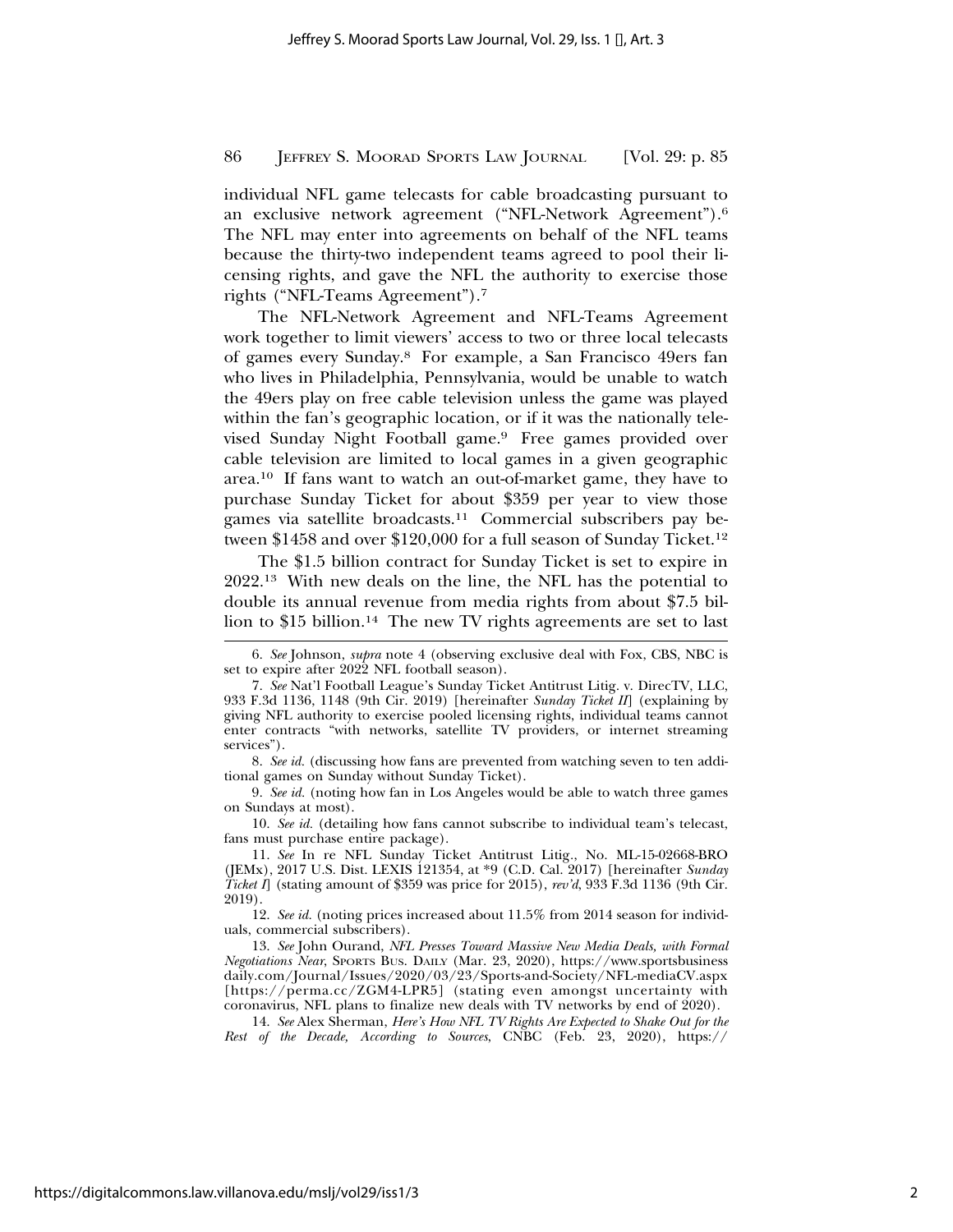ten years, securing the NFL a steady stream of revenue.15 While the NFL has not found a host for Sunday Ticket, the NFL signed yearly deals of \$1 billion with Amazon, \$2.1 billion with CBS, \$2.7 billion with ESPN, \$2.2 billion with Fox and \$2 billion with NBC.16 Through all of its new long term media deals, the NFL is estimated to receive \$105 billion in revenue over the next 10 years.17

DirectTV has been clear it does not intend to renew the contract for exclusive rights to Sunday Ticket.18 While DirectTV identified underperformance of the exclusive package as justification for not wanting to renew Sunday Ticket, one can only wonder if a recent class action suit has deterred, or at least helped discourage, DirectTV from renewing its deal with the NFL.19 In *National Football League's Sunday Ticket Antitrust Litigation v. DirecTV, LLC,*20 the Ninth Circuit Court of Appeals overturned dismissal of the lawsuit where bars, restaurants, and other retail establishments claimed the NFL, the NFL teams, and DirectTV violated antitrust laws through their exclusive Sunday Ticket agreement.21 Shortly after the Ninth Circuit remanded the case back to the district court, the NFL and

www.cnbc.com/2020/02/22/nfl-tv-rights-up-for-renewal-in-2022-and-big-mediawill-pay-more.html [https://perma.cc<sup>7</sup>27MF-DFZ4] (describing how tech giants like Amazon or Apple will be competing against traditional media companies, giving NFL leverage in negotiations over prices for broadcast rights).

15. *See* Andrew Marchand, *NFL's Monster TV Deals with Networks, Amazon Will Surpass \$100B*, N.Y. POST (Dec. 16, 2020), https://nypost.com/2020/12/16/nflsmonster-tv-deals-with-networks-amazon-will-surpass-100b/ [https://perma.cc/ 4F7B-FAYC] (reporting NFL currently generates \$10 billion per year in broadcast revenue).

16. *See* Jimmy Traina, *NFL Inks Massive TV Deals, Promptly Undergoes Rounds of* Layoffs: TRAINA THOUGHTS, SPORTS ILLUSTRATED (Jul. 15, 2021), https:// www.si.com/extra-mustard/2021/07/15/nfl-media-undergoes-massive-layoffs [https://perma.cc/PF52-MDG8] (observing NFL closed on these media contracts in late March 2021).

17. *See* Christopher Palmeri, *NFL Signs \$105 Billion TV Deal, With Amazon Taking Thursdays,* BLOOMBERG (Mar. 18, 2021), https://www.bloomberg.com/news/ articles/2021-03-18/nfl-signs-historic-tv-deal-with-amazon-taking-thursday-rights#:~: text=NFL%20Signs%20%24105%20Billion%20TV%20Deal%2C%20With%20Amazon%20Taking%20Thursdays%20%2D%20Bloomberg [https://perma.cc/9YA9- ZSB8] (describing new deals NFL entered into, allowing NFL to essentially double its revenue).

18. *See* Tom Bassam, *Report: NFL Sunday Ticket Likely to be Primarily a Streaming Offer in Next* Cycle, SPORTS PRO MEDIA (Nov. 25, 2020), https:// www.sportspromedia.com/news/nfl-sunday-ticket-tv-rights-streaming-directv-amazon-espn-peacock-dazn [https://perma.cc/Y8G2-2L3W] (suggesting NFL has not engaged in official negotiations with anyone else for Sunday Ticket).

19. *See id.* (stating NFL viewership is up 17% from last year).

20. Nat'l Football League's Sunday Ticket Antitrust Litig. v. DirecTV, LLC, 933 F.3d 1136 (9th Cir. 2019).

21. For further discussion of the Ninth Circuit's decision, see *infra* notes 165 200 and accompanying text.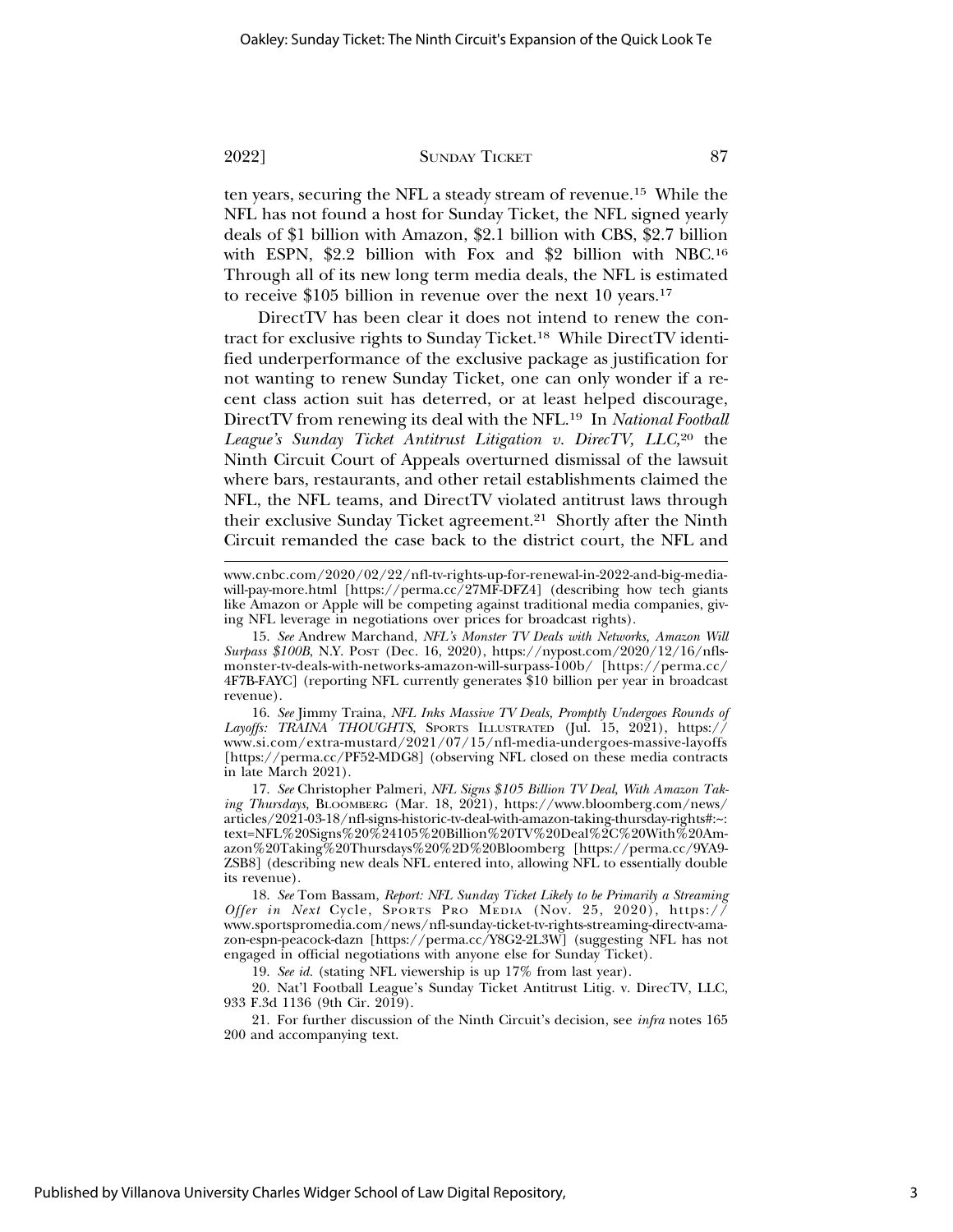DirectTV put a pause on litigation and petitioned the Supreme Court to take the issue.22

As the NFL pushed forward with new media deals, the Supreme Court decided to not entertain the NFL's petition regarding the ongoing class action suit against the NFL and DirectTV for conspiring to restrain trade under Section 1 of the Sherman Act.<sup>23</sup> Justice Kavanaugh issued a detached opinion explaining the Court's denial of certiorari should not be viewed as an endorsement of the Ninth Circuit's rationale.24 Rather, Justice Kavanaugh explained the Supreme Court denied taking the case because the case is at the motion to dismiss stage, before discovery and further factual development needs to occur.25 Accordingly, the case is now back to the District Court for the Central District of California, where the parties have agreed to a trial date of February 20, 2024.26 Notably, DirectTV will not be a party to the trial because its agreements with Sunday Ticket customers included an operative arbitration clause that was upheld by the district court.27

In *Sunday Ticket II*, while the Ninth Circuit did not find that the NFL's exclusive agreement with DirecTV violated antitrust law, the court held that Plaintiffs' claims had survived the motion to dismiss stage and could proceed through further litigation.28 The court held that Plaintiffs sufficiently alleged market control and harm to competition primarily because of the naked restriction on the out-

24. *See* Nat'l Football League v. Ninth Inning, Inc., 141 S. Ct. 56, 57 (2020) (Kavanaugh, J., statement respecting denial of certiorari) ("I write separately simply to explain that the denial of certiorari should not necessarily be viewed as agreement with the legal analysis of the Court of Appeals.").

25. *See id*. at 56 ("Ordinarily, a decision of such legal and economic significance might warrant this Court's review.").

26. *See* Eriq Gardner, *NFL's TV Future May Be Decided by 2024 Jury Trial*, HOLLYWOOD REP. (Feb. 3, 2021), https://www.hollywoodreporter.com/thr-esq/ nfls-tv-future-may-be-decided-by-2024-jury-trial [https://perma.cc/4YV6-9XPC] (reasoning settlement could happen before trial because parties will have plenty of time for discovery).

27. *See* Eriq Gardner, *DirectTV Forces "Sunday Ticket" Dispute Into Arbitration,* HOLLYWOOD REP. (Apr. 20, 2021), https://www.hollywoodreporter.com/business/ business-news/directv-forces-sunday-ticket-dispute-into-arbitration-4169904/ [https://perma.cc/9HNX-QLA4] (noting any legal actions against DirectTV will be separately arbitrated before trial against NFL).

28. *See* Babler & McKeown, *supra* note 23 (suggesting NFL could prevail at summary judgment or trial after discovery).

<sup>22.</sup> For further discussion of *Sunday Ticket II*'s procedural background, see *infra* notes 37–61 and accompanying text.

<sup>23.</sup> *See* Philip Babler & James McKeown, *Supreme Court Takes a Pass on Early Review of Antitrust Challenge to NFL Sunday Ticket*, JD SUPRA (Nov. 19, 2020), https:// www.jdsupra.com/legalnews/supreme-court-takes-a-pass-on-early-60222/ [https:// perma.cc/3AEN-P7CY] (discussing why Supreme Court's rejection does not mark victory for consumers).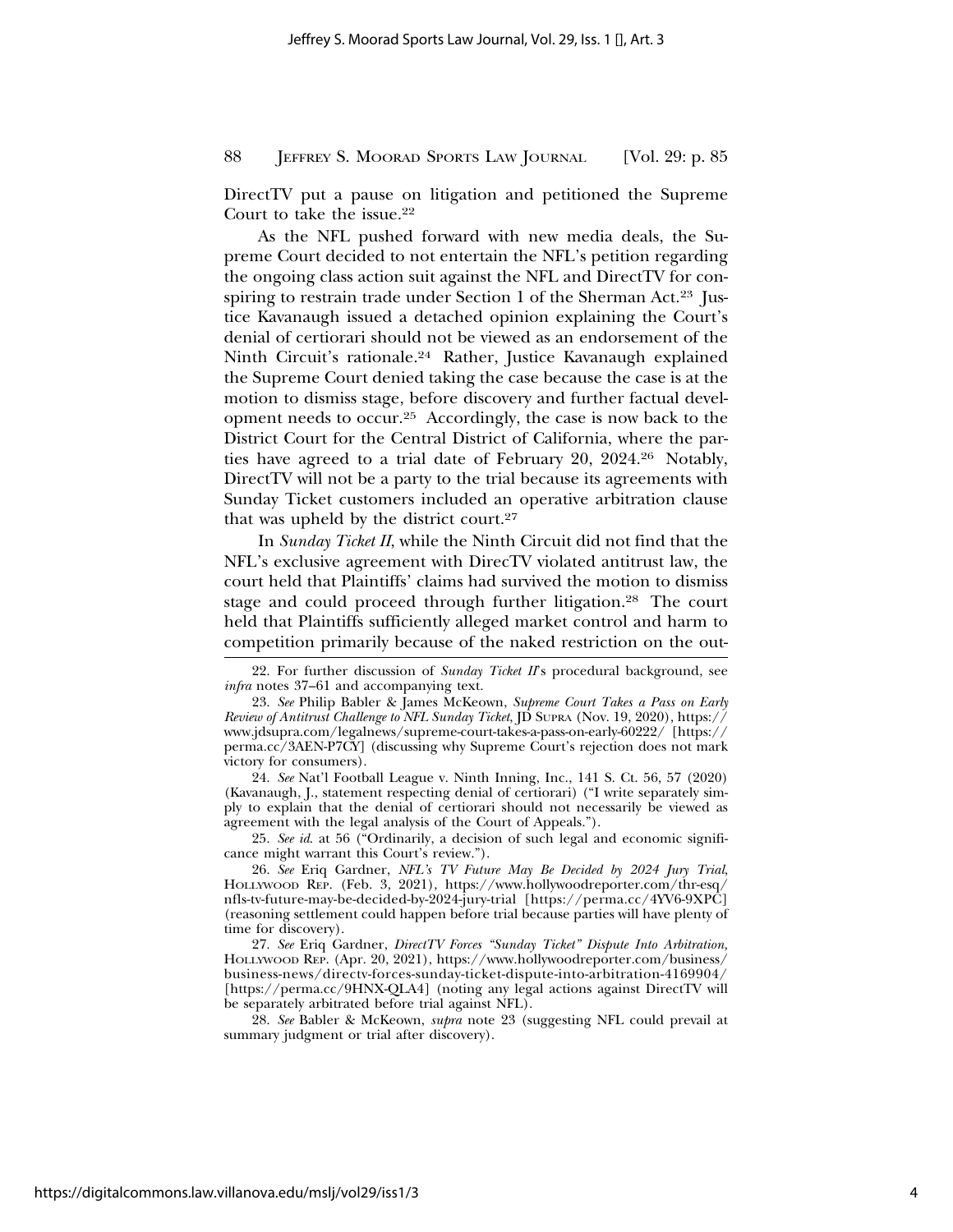put of football game telecasts.29 While consumers hope the decision will lead to cheaper access to out-of-market games, the Chamber of Commerce for the United States, expert antitrust economists, and antitrust lawyers disagree with the Ninth Circuit's application of the quick look test to an integrated joint venture whose core activity was the marketing of licensed media.30

This Casenote asserts the Ninth Circuit erroneously lowered the applicable standard of review for antitrust claim—making the Ninth Circuit the most sympathetic jurisdiction to hear antitrust claims—because the court extended the quick look test to include integrated joint ventures.31 Section II provides the factual and procedural framework surrounding the Ninth Circuit's decision.32 Section III provides legal background with a discussion of the history of antitrust law and the NFL, the Sherman Act, and the different standards of review.33 Section IV analyzes the Ninth Circuit's decision and assesses its reasoning for the quick look test's expanded applications.34 Section V discusses the quick look test's inapplicability to joint ventures.<sup>35</sup> Lastly, Section VI discusses the potential impacts the Ninth Circuit's decision will have on the NFL's ongoing negotiations for Sunday Ticket and future litigants bringing antitrust claims.36

#### II. FACTS

In *Sunday Ticket I*, the District Court for the Central District of California determined whether Plaintiffs' Section 1 claims under

<sup>29.</sup> *See* Sunday Ticket II, 933 F.3d 1136, 1152 (9th Cir. 2019) (acknowledging restrictions alleged in complaint are similar to restrictions Supreme Court has found to be injury to competition).

<sup>30.</sup> *See* Mike Leonard, *NFL Gets Allies in Bid to Have SCOTUS Stop Sunday Ticket Suit*, BLOOMBERG L. (Apr. 9, 2020), https://www.bloomberglaw.com/document/ X2104Q9S000000?bna\_news\_filter=mergers-and-antitrust&jcsearch

<sup>=</sup>BNA%2520000001716025d954aff5ebb5a1880001#jcite [https://perma.cc/6KTN-TBDF] (reporting United States Chamber of Commerce, expert antitrust economists, antitrust lawyers all filed amicus briefs in support of NFL).

<sup>31.</sup> For further discussion of how the Ninth Circuit expanded the quick look test, see *infra* notes 201-215 and accompanying text.

<sup>32.</sup> For further discussion of the factual and procedural background, see *infra* notes 36–61 and accompanying text.

<sup>33.</sup> For further discussion of the legal background, see *infra* notes 62–164 and accompanying text.

<sup>34.</sup> For further discussion of a narrative analysis of the decision, see *infra* notes 165 200 and accompanying text.

<sup>35.</sup> For further discussion of a critical analysis of the decision, see *infra* notes 201-223 and accompanying text.

<sup>36.</sup> For further discussion of the impact of the decision, see *infra* notes 224- 243 and accompanying text.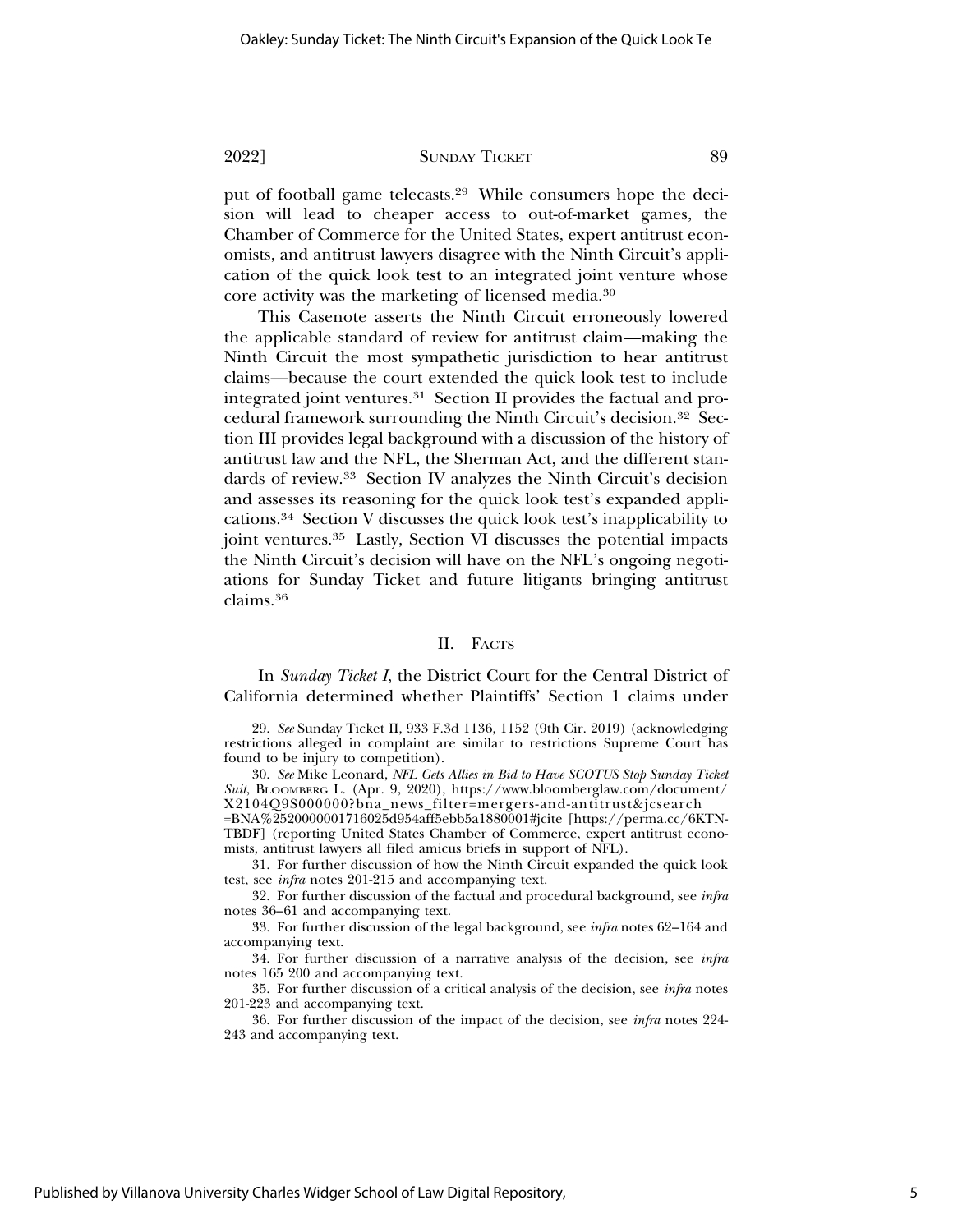the Sherman Act were sufficient to survive Defendants' motion to dismiss.37 Furthermore, the district court considered and denied Plaintiff's motion for leave to amend their complaint.<sup>38</sup> Plaintiffs alleged Defendants violated Section 1 by agreeing to restrict competition in the licensing and distribution of live broadcasts of NFL games to increase consumer prices.39 Additionally, Plaintiffs alleged Defendants violated Section 2 of the Sherman Act "by monopolizing the live video presentation of regular season NFL games and making DirecTV the only source for the majority of NFL games."40

With the NFL-DirecTV Agreement in dispute, the district court underwent a factual inquiry to determine the nature of how the agreement operates.41 The court found that under the NFL Teams Agreement, the thirty-two NFL teams agreed to pool licensing rights and grant the NFL the right to negotiate broadcasting and network deals.42 Furthermore, the court held that the NFL can enter into network contracts on behalf of the NFL teams only if the teams ratify the contracts by vote.<sup>43</sup>

Under the NFL-Network Agreement, the NFL, the teams, CBS, and Fox team together to produce one telecast for every Sunday

<sup>37.</sup> *See* Sunday Ticket I, No. ML-15-02668-BRO (JEMx), 2017 U.S. Dist. LEXIS 121354, at \*18 (C.D. Cal. 2017) (noting in deciding motion to dismiss, court should discount conclusory statements; where court grants motion to dismiss, court should allow leave to amend unless complaint cannot clearly be saved by amendment). *See id.* at \*1 (reporting Plaintiffs in this action are Ninth Inning Inc., Third Avenue Restaurant Corp., Robert Gary Lippincott, Jr., Michael Holinko (collectively "Plaintiffs"). The Defendants in this action are the thirty-two individual NFL teams, the NFL, various DirecTV entities, CBS Corporation ("CBS"), Fox Broadcasting Company ("Fox"), NBCUniversal Media, LLC ("NBC"), and ESPN, Inc. ("ESPN") (collectively "Defendants"). *See id.* at \*1 (detailing parties to class action lawsuit).

<sup>38.</sup> *See id.* at \*65 (discussing "bad faith, undue delay, prejudice to the opposing party, futility of amendment, and whether the plaintiff has previously amended the complaint" as factors courts consider in deciding whether to grant leave to amend).

<sup>39.</sup> *See id.* at *\**11–12 (noting NFL, NFL teams do not have similar restrictive licensing agreements for satellite or cable providers in Canada).

<sup>40.</sup> *Id.* at \*12 (detailing Plaintiffs' allegations surrounding Defendants' monopolization of live broadcasts).

<sup>41.</sup> For further discussion of how the NFL agreements work together, see *infra* notes 42–48 and accompanying text.

<sup>42.</sup> *See Sunday Ticket I*, 2017 U.S. Dist. LEXIS 121354, at \*6 (acknowledging NFL exercised those rights by entering into contracts with five networks).

<sup>43.</sup> *See id.* at \*8 (observing individual NFL teams are not passive actors in networks negotiations).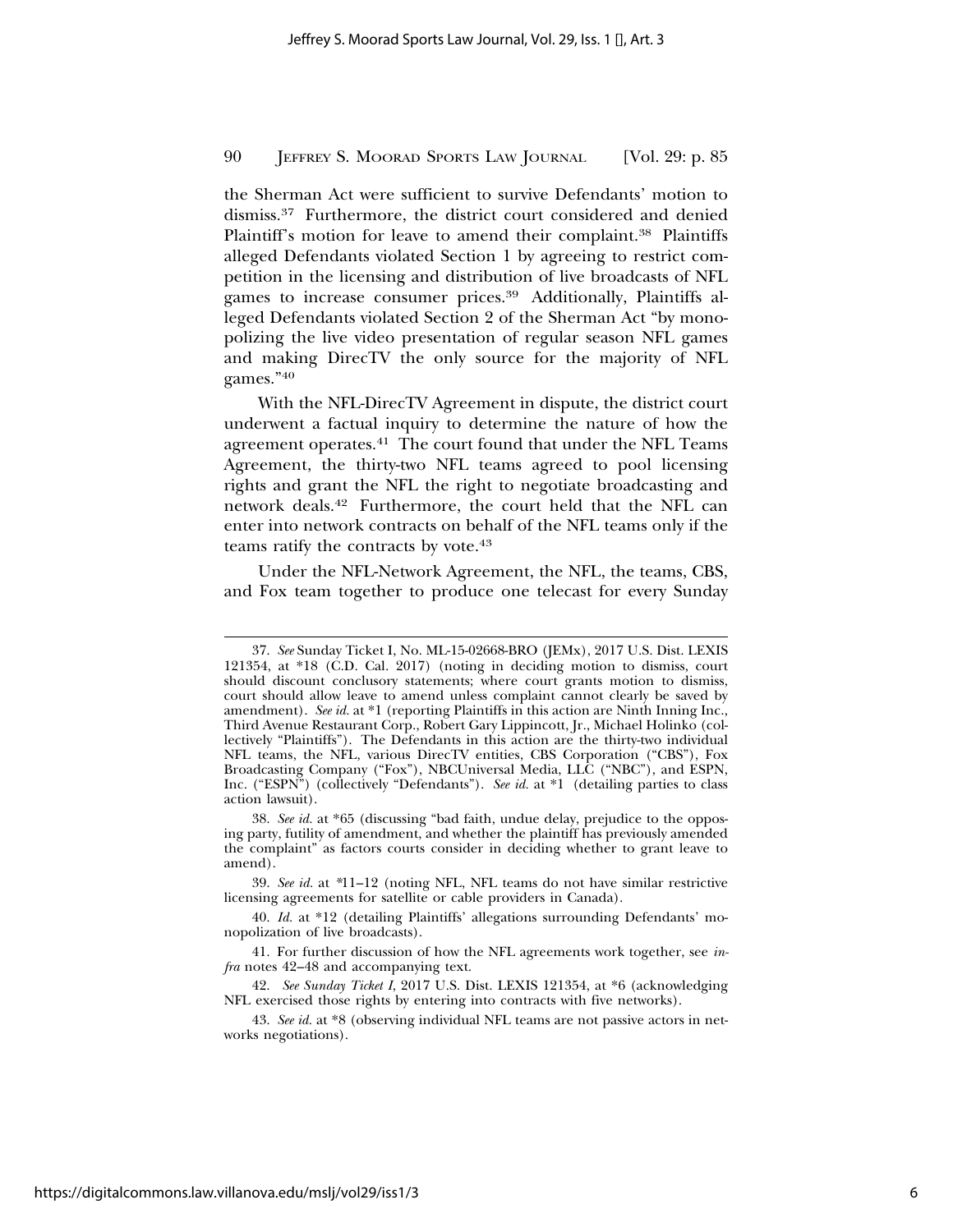football game.44 Additionally, the NFL-Network Agreement stipulates the NFL owns the copyright of the telecasts.45 The NFL works with the networks to determine where games are broadcasted, usually limiting the telecasts of games to one game "at a time in any given location or market."46 Since 1994, the NFL and DirectTV have had an exclusive agreement, where DirectTV provides subscribers of Sunday Ticket access to telecasts of Sunday football games, both in-market and out-of-market.47 The NFL-DirectTV Agreement grants DirectTV access to all of Fox's and CBS's football game telecasts and allows it to redistribute the live telecasts via satellite broadcasting to Sunday Ticket subscribers.<sup>48</sup>

Ultimately, the district court granted Defendants' motion to dismiss on both Sherman Act claims.49 For the Section 1 claim, the court held that Plaintiffs failed to plead facts showing anticompetitive harm, did not have antitrust standing to challenge the horizontal agreement, and did not plead a viable market in which Defendants have power to restrain.<sup>50</sup> For the Section 2 claim, the

48. *See id.* at \*7–8 (explaining without subscribing to Sunday Ticket, viewers have access to at most six games "in any given week in any one market").

49. For further discussion of the district court decision, see *infra* notes 50–52 and accompanying text.

50. *See Sunday Ticket I*, 2017 U.S. Dist. LEXIS 121354, at \*39–40, 54–55, 60 (reasoning Plaintiffs failed to show how inflated prices from exclusive distribution deal harms competition, Plaintiffs did not have standing because they did not purchase directly from NFL, Plaintiffs did not sufficiently allege existence of market that Defendants have control to restrict competition). The district court engaged in a different analysis than the Ninth Circuit Court of Appeals. *Compare id.* at \*20–25 (utilizing rule of reason test to analyze separate components of agreement), *with Sunday Ticket II*, 933 F.3d at 1152 (rejecting Defendants' argument court must analyze both (horizontal, vertical) components of agreement). The district court analyzed the horizontal and vertical agreements separately, as opposed to the Ninth Circuit's holistic approach. *Compare Sunday Ticket I*, 2017 U.S. Dist. LEXIS 121354, at \*25 (analyzing vertical component before separately analyzing horizontal component), *with Sunday Ticket II*, 933 F.3d at 1152 ("Contrary to the defendants' argument, we are required to take a holistic look at how the interlocking agreements actually impact competition."). In analyzing the potential for anti-competitive harm stemming from the vertical agreement, the court held that the agreement did not appear to reduce output. *See Sunday Ticket I*, 2017 U.S. Dist, LEXIS 121354, at \*32–37 (distinguishing *National Collegiate Athletic Association v. Board of Regents of University of Oklahoma* by stating "there is not a similar blanket

<sup>44.</sup> *See Sunday Ticket II*, 933 F.3d 1136, 1148 (9th Cir. 2019) (detailing CBS, Fox are permitted to broadcast some games "through free, over-the-air television").

<sup>45.</sup> *See id.* (indicating sole ownership allows NFL to sell bundled telecast feeds).

<sup>46.</sup> *See Sunday Ticket I*, 2017 U.S. Dist. LEXIS 121354, at \*7 (summarizing there are designated time slots for games on Sundays, so networks alternate every week to have to right to air game for given time slot).

<sup>47.</sup> *See id.* at \*8 (acknowledging DirectTV recieves feeds directly from CBS or Fox).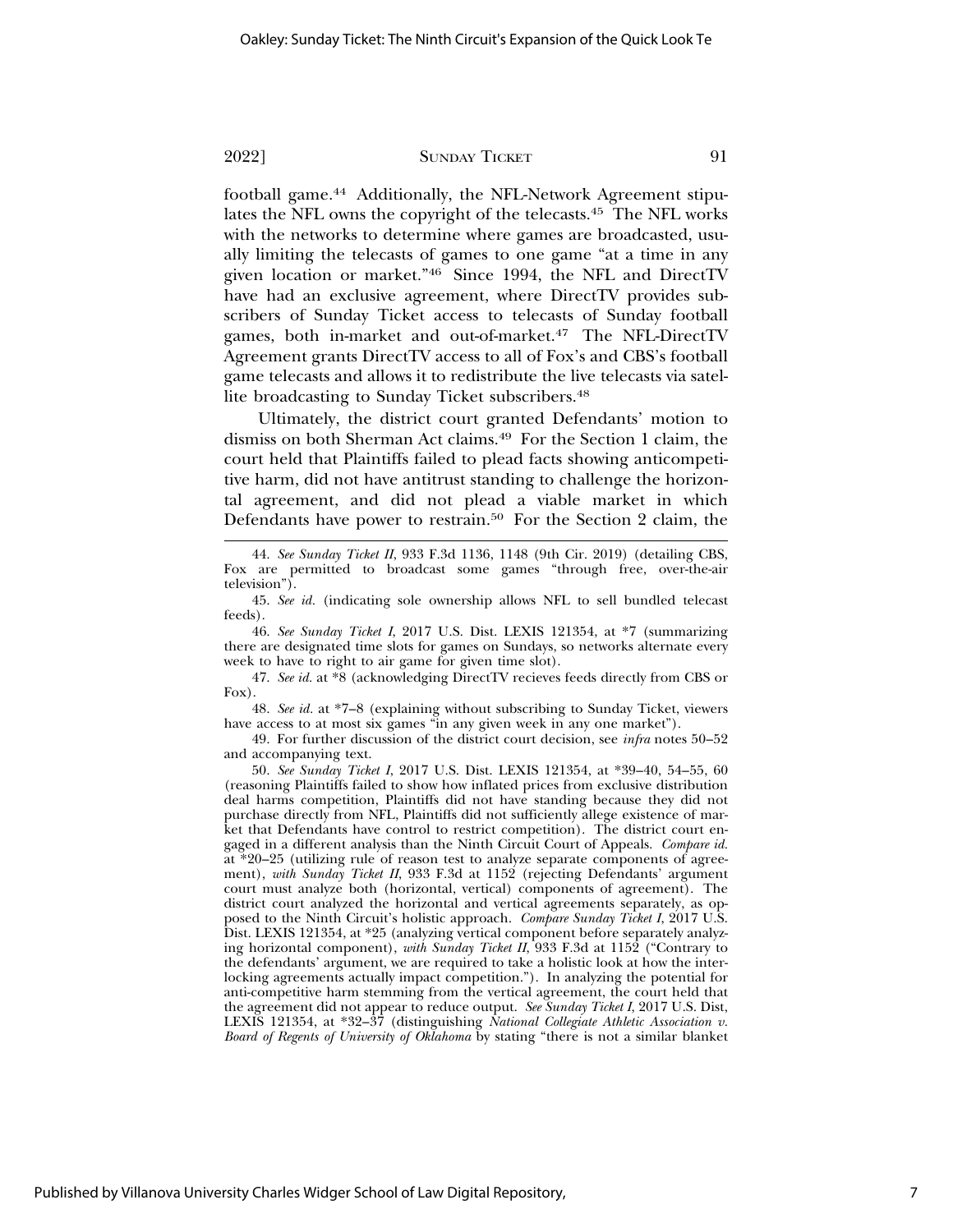lower court held that Plaintiffs both failed to allege and establish a cognizable antitrust injury and failed to sufficiently support their claims by facts bearing on Defendants' intent.51 Additionally, the district court denied Plaintiff's motion for leave to amend.<sup>52</sup>

Accordingly, Plaintiffs appealed, and the Ninth Circuit examined the lower court's dismissal of Plaintiffs' the Section 1 and Section 2 claims under the Sherman Act.53 The Ninth Circuit reversed the district court's dismissals and concluded Plaintiffs' cause of action survived Defendants' motion to dismiss.54 Following the Ninth Circuit's decision, Defendants filed a Motion to Stay Issuance of the Mandate Pending a Petition for Writ of Certiorari.55 The court granted Defendant's motion and Defendants filed their

51. *See Sunday Ticket I*, 2017 U.S. Dist. LEXIS 121354, at \*62–65 (stating Plaintiffs conceded Section 1 claim is dependent upon Section 2 claim's success). The district court stated that Plaintiffs cannot allege injury to competition because the horizontal agreement requires cooperation. *See id.* at \*63 (holding Plaintiffs "failed to adequately plead antitrust injury"). Furthermore, the district court reasoned the plaintiffs failed to establish intent because they did not allege any facts indicating <sup>a</sup>predatory conduct." *See id.* at \*64 (stating having "practical monopoly" is insufficient for alleging conspiracy to monopolize); *see also* Great Escape, Inc. v. Union City Body Co., 791 F.2d 532, 541 (7th Cir. 1986) ("[T]he mere intention to exclude competition and to expand one's business is not sufficient to show a specific intent to monopolize.").

52. *See Sunday Ticket I*, 2017 U.S. Dist. LEXIS 121354, at \*65–67 (determining Plaintiff's pleadings are legally insufficient, so any attempt to amend them would contradict current allegations).

53. For further discussion of the Ninth Circuit's review of the lower court's judgment, see *infra* notes 165-201 and accompanying text.

54. *See Sunday Ticket II*, 933 F.3d at 1144 (concluding Plaintiffs have stated cause of action under Sherman Act).

55. *See Sunday Ticket II*, 933 F.3d 1136 (9th Cir. 2019), *stay granted,* In re NFL Antitrust Litig., 2019 U.S. App. LEXIS 30822, at \*3 (9th Cir. Oct. 16, 2019) (No.

rule or policy that altogether prevents the television broadcast of certain games"). In analyzing the horizontal agreement, the court dismissed any potential for anticompetitive harm because the horizontal agreement required cooperation to sell collectively owned intellectual property. *See id.* at \*41, 48 (finding "NFL's conduct in collectively working with its constituent teams to enter into exclusive broadcast agreements of game footage collectively owned by the NFL and its teams . . . is not an unreasonable restraint on trade"). While the district court found the plaintiffs have standing to challenge the vertical agreement because they purchased directly from DirectTV, the court notes how the plaintiffs do not have standing to challenge the horizontal agreement because they are an indirect purchaser. *See id.* at \*49–55 (holding Plaintiffs lacked standing since they are not direct purchasers of Sunday Ticket); *see also* Kingray, Inc. v. Nat'l Basketball Ass'n, Inc., 188 F. Supp. 2d 1177, 1199 (S.D. Cal. 2002) ("The [Supreme] Court held than an indirect or remote purchaser lacks standing to seek damages against the manufacturer for alleged violations of federal antitrust laws."). Last, the district court explained that since the NFL offers free broadcasts of local games, they lack the control to artificially raise prices. *See Sunday Ticket I*, 2017 U.S. Dist. LEXIS 121354, at \*59 ("Accordingly, . . . Plaintiffs have not adequately alleged the existence of a market in which Defendants have the power to control pricing or in which selling the rights on the open market would prevent artificially inflated pricing.").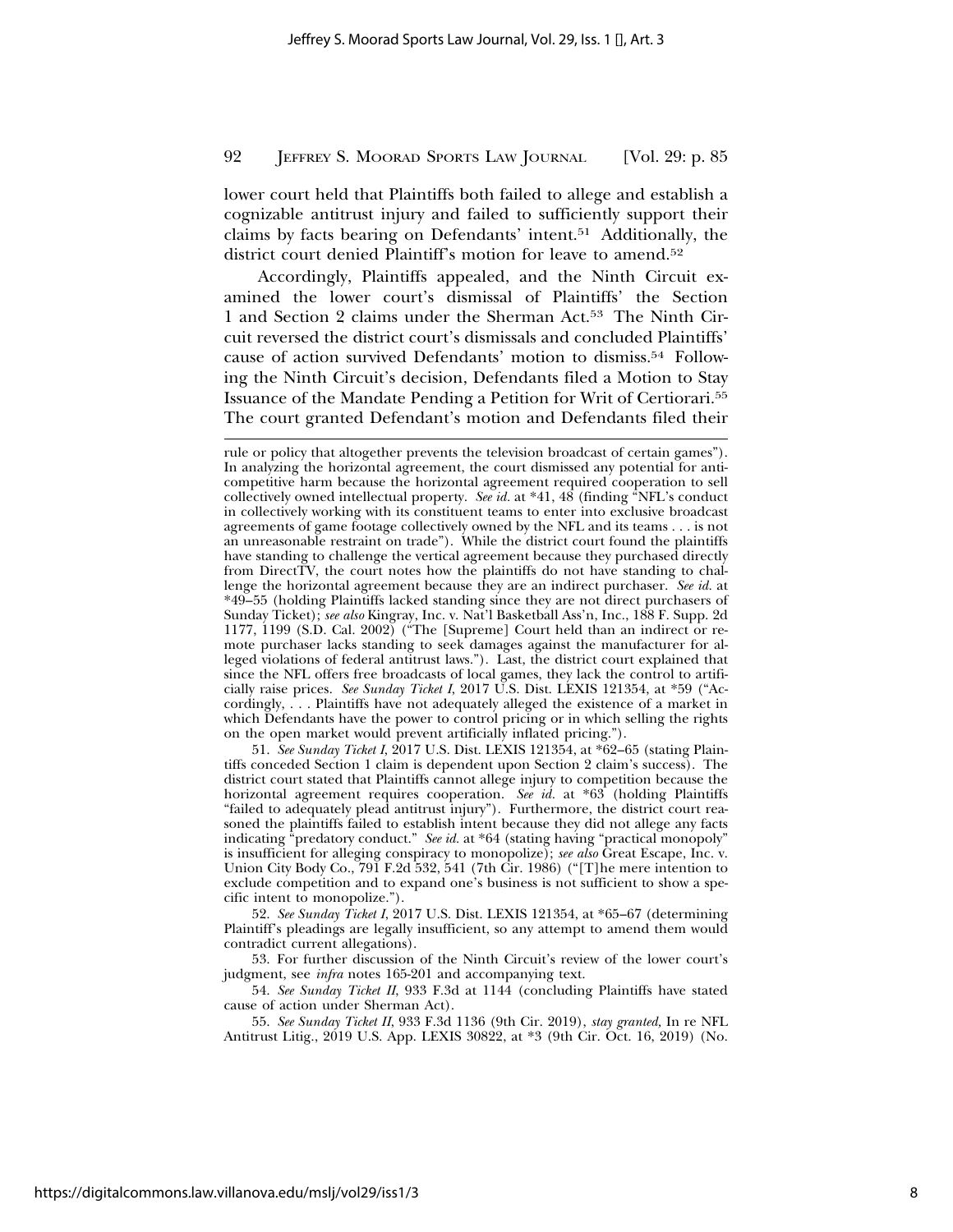Petition for Writ of Certiorari in the Supreme Court.<sup>56</sup> The Chamber of Commerce, Antitrust Law and Business School Professors, Economists, and Expert Antitrust Economist filed brief amici curiae in support of petitioners NFL and DirectTV.57

The Supreme Court denied certiorari, but not because the Supreme Court agreed with the Ninth Circuit's legal analysis.58 In his detached opinion, Justice Kavanaugh explained the Supreme Court denied certiorari because it was "at the motion-to-dismiss stage, and the interlocutory posture is a factor counseling against this Court's review at this time."59 The Supreme Court is reluctant to take on a case where the factual record has not been established through discovery.60 Consequently, the case is now back in the Central District of California where the parties have agreed to a trial date of February 20, 2024, subject to the district court's approval.61

#### III. BACKGROUND

In order to fully understand the potential implications of this case, it is necessary to understand the relevant historical and legal backdrop.62 While the NFL fought legal battles and engaged in extensive lobbying efforts to enjoy exemptions from the Sherman Antitrust Act, Sunday Ticket is still generally subject to antitrust law.63 Accordingly, it is also necessary to analyze and assess each of the

17-56119) ("[T]he case is stayed until January 8, 2020, to permit appellees to file a petition for writ of certiorari in the Supreme Court.").

56. *See* Leonard, *supra* note 30 (acknowledging NFL's petition to Supreme Court has gained popularity amongst economists).

57. *See id.* (observing brief amici curiae all agree Ninth Circuit should have used full rule of reason test rather than quick look test).

58. *See* Babler & McKeown, *supra* note 23 (noting Supreme Court is less likely to accept cases decided at motion to dimiss stage, before discovery or further factual development)

59. *See* Nat'l Football League v. Ninth Inning, Inc., 141 S. Ct. 56, 57 (2020) (Kavanaugh, J., statement respecting denial of certiorari)) (noting Court may have granted certiorari if factual record had been established since Court must assume plaintiff's factual allegations are true).

60. *See* Abbott v. Veasey, 137 S. Ct. 612, 613 (2017) (Roberts, C.J., statement respecting denial of certiorari) (emphasizing importance of establishing factual records before granting certiorari).

61. *See* Gardner, *supra* note 26 (stating while trial is approximately three years away, it may affect league's negotiations with TV networks, streamers).

62. For further discussion of the relationship between the NFL and the Sherman Antitrust Act, see *infra* notes 63-165 and accompanying text.

63. For further discussion of the NFL's interaction with antitrust law, see *infra* notes 65–88 and accompanying text.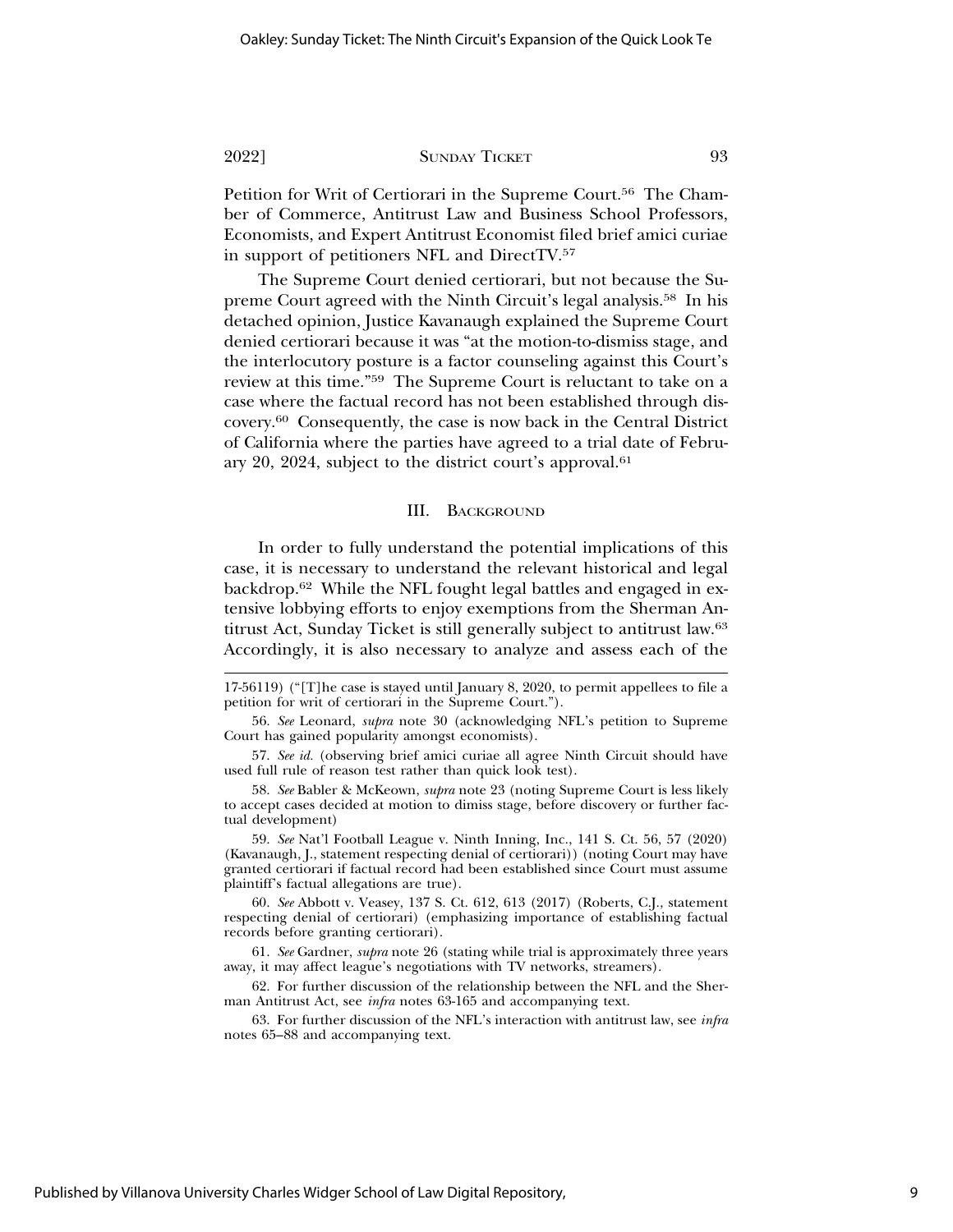tests under applicable antitrust law to understand the import of the Ninth Circuit's decision.64

#### A. NFL's Turbulent History with Antitrust Laws

For most of its existence, the NFL and its teams have enjoyed a federal exemption from antitrust laws through the Sports Broadcasting Act of 1961 ("SBA").<sup>65</sup> Prior to the SBA's enactment, the federal government sought an injunction against the NFL and its teams.66 The predicate for this action was an agreement between the NFL and its constituent teams to cooperate in producing telecasts of games as well as share the broadcast revenues.67

In *United States v. National Football League*, the government argued the agreement violated Section 1 of the Sherman Act.68 Section 1 states "[e]very contract, combination in the form of trust or otherwise, or conspiracy, in restraint of trade or commerce among the several States, or with foreign nations, is hereby declared to be illegal."69 Judge Grim of the District Court for the Eastern District of Pennsylvania found the media agreement limited out-of-market games and the NFL's ability to veto contracts had the illegal effect of territorial restraints amounting to a Section 1 violation.70 While

66. *See* United States v. Nat'l Football League, 116 F. Supp. 319, 321 (E.D. Pa. 1953) [hereinafter *NFL I*] (explaining government's institution of suit against NFL for alleged violations of Sherman Antitrust Act), *superseded by statute*, Sports Broadcasting Act of 1961, Pub. L. No. 87-331, § 1, 75 Stat. 732, *as recognized in* Shaw v. Dall. Cowboys Football Club, Ltd., 172 F.3d 299, 301 (3d Cir. 1999).

67. *See NFL I*, 116 F. Supp. at 330 (arguing Article X of by-laws violated Sherman Act because it restricts game output).

68. *See id.* at 321–22 (advocating Article X violates Sherman Act because "(1) It prevents the telecasting of outside games into the home territories of other teams on days when the other teams are playing at home. (2) It prevents the telecasting of outside games into the home territories of other teams on days when the other teams are playing away from home and permitting the telecast of their games into their home territories. (3) It prevents the broadcasting by radio of outside games into the home territories of other terms [sic] both on days when the other teams are playing at home and on days when the other teams are playing away from home and are permitting the games to be broadcast or televised into their home territories.  $(4)$  It gives the Football Commissioner an unlimited power to prevent any and all clubs from televising or broadcasting any or all of its or their games. Since the facts in reference to each of these provisions present somewhat different anti-trust law problems, they will be considered separately.").

69. *See* Sherman Act, 15 U.S.C.S. § 1 (LexisNexis 2021).

70. *See NFL I*, 116 F. Supp. at 326–27 (finding prohibition on selling broadcast rights into another team's home market when other team was playing at home was

<sup>64.</sup> For further discussion of applicable antitrust law tests under the Sherman Act, see *infra* notes 89-164 and accompanying text.

<sup>65.</sup> *See* Nat'l Collegiate Athletic Ass'n v. Bd. of Regents of Univ. of Okla., 468 U.S. 85, 104 n.28 (1984) [hereinafter *NCAA*] ("[E]xemption demonstrates Congress' recognition that agreements among league members to sell television rights in a cooperative fashion could run afoul of the Sherman Act.").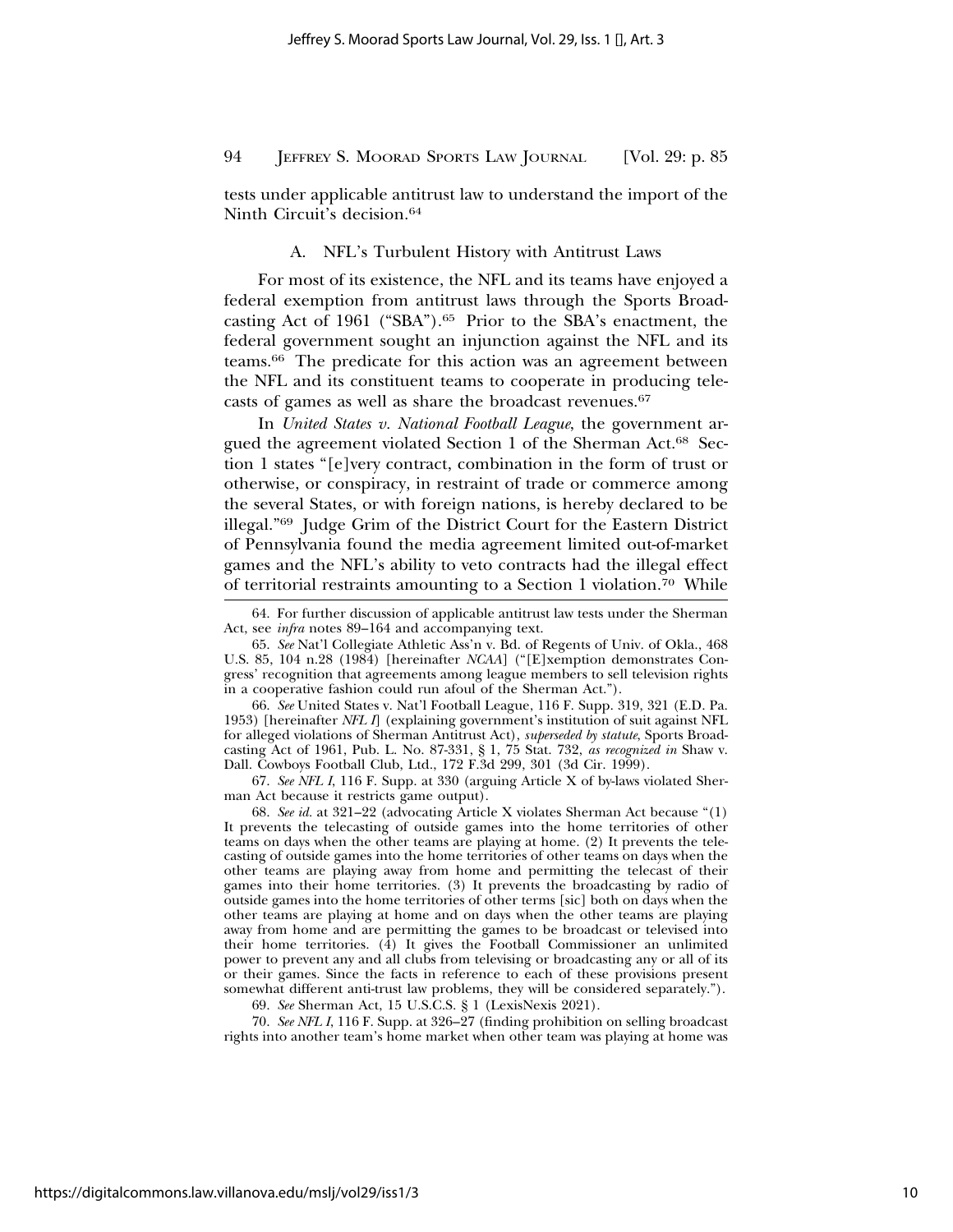the decision did not mark the end for the NFL's push for antitrust exemptions, it was certainly a significant blow.71 Concern grew amongst NFL officials that by allowing unrestricted business competition among the teams for telecast rights, the financial inequalities between the losing and winning teams would greatly increase and therefore weaker teams would struggle to stay in business.72 This concern could potentially culminate in the NFL's collapse.73 Such a scenario was possible because the losing teams would keep losing without the ability to pay for talented players.<sup>74</sup>

Rather than appealing Judge Grim's decision, the NFL took a political route, lobbying Congress to carve out an exception for the NFL within the Sherman Act.75 At the time, NFL Commissioner Pete Rozelle was disgruntled by the American Football League and its ability to package and sell its eight teams' telecast rights to ABC in 1960.76 Commissioner Rozelle lobbied to New York Congressman Emanuel Cellar to propose a bill allowing the NFL to market its broadcast rights as a league package, evenly spreading the broadcasting revenues among the teams.77 Congressman Cellar, Chair-

71. *See Sunday Ticket II*, 933 F.3d 1136, 1154 (9th Cir. 2019) (observing NFL had to abandon its exclusive joint agreement with CBS to allow teams to engage in individual contracts).

72. *See NFL I*, 116 F. Supp. at 323–24 (summarizing when it comes to earning profit from business transactions, teams in professional sports league must not "compete too well with each other").

73. *See id.* (suggesting losing teams would never be able to compete, so eventually league would shrink to only winning teams).

74. *See id.* ("If all the teams should compete as hard as they can in a business way, the stronger teams would be likely to drive the weaker ones into financial failure . . . . There are always teams in the League which are close to financial failure. Under these circumstances it is both wise and essential that rules be passed to help the weaker clubs in their competition with the stronger ones and to keep the League in fairly even balance.").

75. *See* Evan Weiner, *Sports Should Celebrate Emanuel Cellar Day*, SPORTS TALK FLA. (Sept. 29, 2020), https://sportstalkflorida.com/mlb/sports-should-celebrateemanuel-cellar-day/ [https://perma.cc/9Z2Q-58VJ] (acknowledging Rozelle lobbied team owners to convince them they can make more money through joint agreement).

76. *See id.* (stating Rozelle also wanted to make NFL like MLB, which did not have to abide by antitrust laws—instead could package its eighteen teams' telecast rights to sell them to cable network).

77. *See* Evan Weiner, *NFL 100: Kennedy and Cellar Helped Create the Modern NFL*, SPORTS TALK FLA. (July 17, 2019), http://sportstalkflorida.com/nfl/https-wp-me-

reasonable restraint on broadcast rights). However, the court did not agree with the NFL's justifications to restrict the sale of rights into another market when there was not another team physically playing within that market. *See id.* at 326 ("[T]he testimony of defendants' witnesses consistently indicates that the primary reason for the restrictions in this situation actually is to enable the clubs in the home territories to sell monopoly rights to purchasers of television rights to away games.").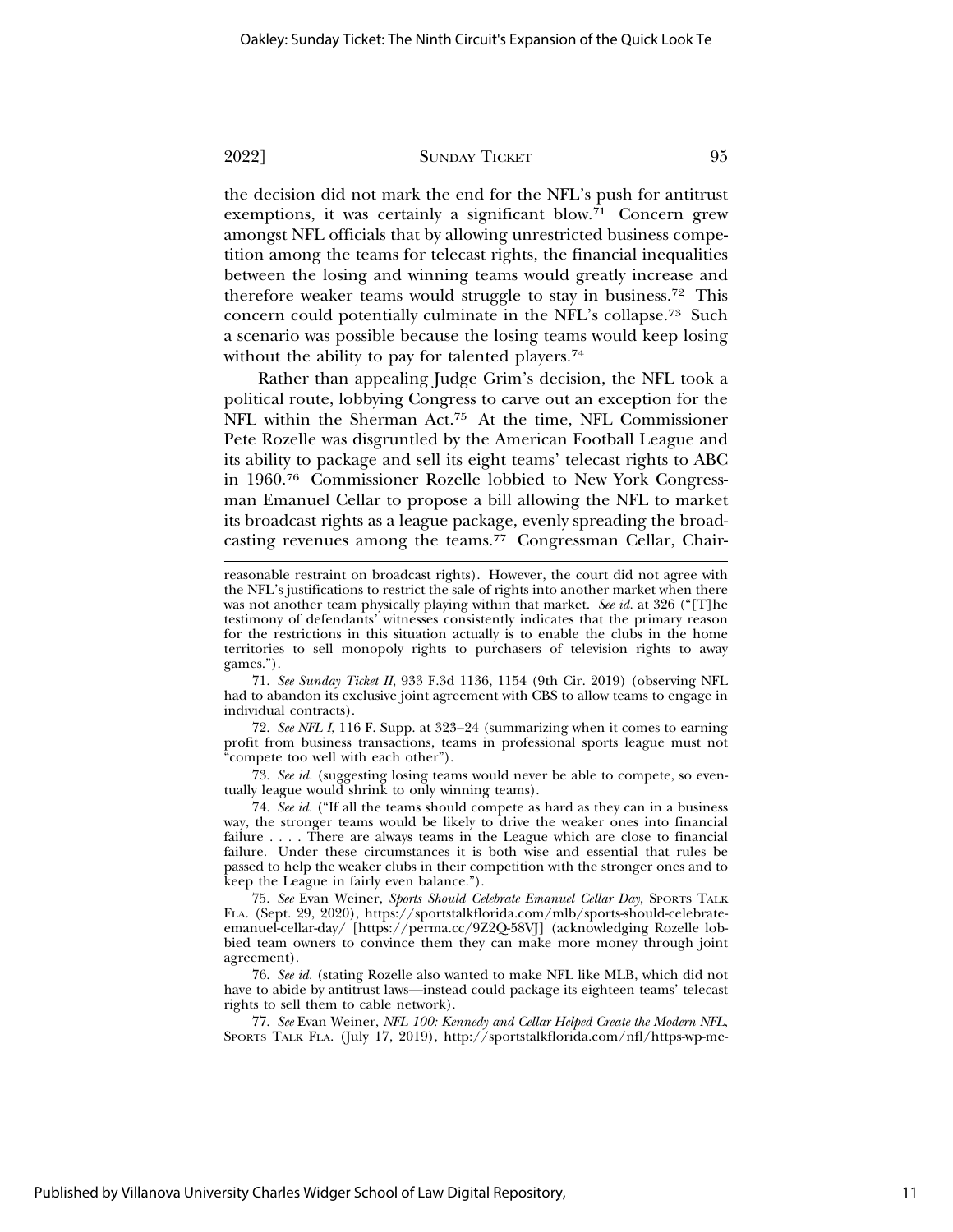man of the House Judiciary Committee's Subcommittee on Anti-Trust and Monopoly, played an essential role in getting the bill through the House.78 On September 30, 1961, President Kennedy signed the Sports Broadcasting Act of 1961 into law.79

Under the SBA, antitrust law "shall not apply to any joint agreement [involving] organized professional team sports of football, baseball, basketball or hockey . . . in the sponsored telecasting of the games of football, baseball, basketball or hockey."80 The SBA effectively overruled Judge Grim's decision and exempted the NFL and the teams' agreement from the Sherman Act, allowing them to pool their telecast rights into a single package and share broadcast revenues.81 While the SBA exempted the NFL from restrictions against joint agreements for sponsored telecasting, it did not affect other antitrust laws' applicability to other activities like satellite broadcasting.82 More recently—with the advancement of technology and different ways for fans to watch their favorite teams play the SBA's exemption demonstrated controversy surrounding the purpose and effect of the act.83 The availability of the games and the price the league charged cable companies garnered attention among fans and politicians.84

In 2006, Senator Arlen Specter spearheaded Senate Judiciary Committee hearings to determine if the NFL Network and Sunday Ticket violated antitrust laws.85 Without making any conclusions or

p81oan-1n3o/ [https://perma.cc/HXN5-87W7] (discussing \$9.1 million deal with CBS motivated Rozelle to lobby Congressman Cellar to get bill through House).

<sup>78.</sup> *See id.* (reporting Senator Estes Kefauver introduced similar bill, helped get it passed through Senate).

<sup>79.</sup> *See id.* (describing SBA's significant impact on granting each team substantial revenues).

<sup>80.</sup> *See* Sports Broadcasting Act, 15 U.S.C.S. § 1291 (LexisNexis 2021).

<sup>81.</sup> *See* Mid-South Grizzlies v. Nat'l Football League, 720 F.2d 772, 775 (3d Cir. 1983) (finding exemption is only applicable to joint sale of telecast rights).

<sup>82.</sup> *See* 15 U.S.C.S. § 1294 (LexisNexis 2021) (stating SBA does not "otherwise affect the applicability or non-applicability of the antitrust laws" outside scope of telecast rights).

<sup>83.</sup> *See* Len Pasquarelli, *Sen. Spector Taking Aim at NFL Antitrust Exemption*, ESPN (Dec. 7. 2006), https://www.espn.com/nfl/news/story?id=2690171 [https:/ /perma.cc/BV4M-T5NM] (advocating exemption should not give NFL ability to enter into exclusive deals that could harm consumers).

<sup>84.</sup> *See* Steven Malanga, *Bench the NFL: The League Enjoys an Antitrust Exemption from Washington That Should Have Been Revoked Years Ago*, CITY J. (Sept. 28, 2017), https://www.city-journal.org/html/bench-nfl-15465.html [https://perma.cc/ 2BJV-PAR9] (arguing as NFL became more prosperous, it used its exemption privileges to enter into exclusive contracts less favorable for consumers).

<sup>85.</sup> *See Competition in Sports Programming and Distribution: Are Consumers Winning*: *Hearing Before the S. Comm. on the Judiciary*, 109th Cong. 109-762 (2006) (statement of Hon. Arlen Specter, Chairman, S. Comm. on Judiciary) (acknowledging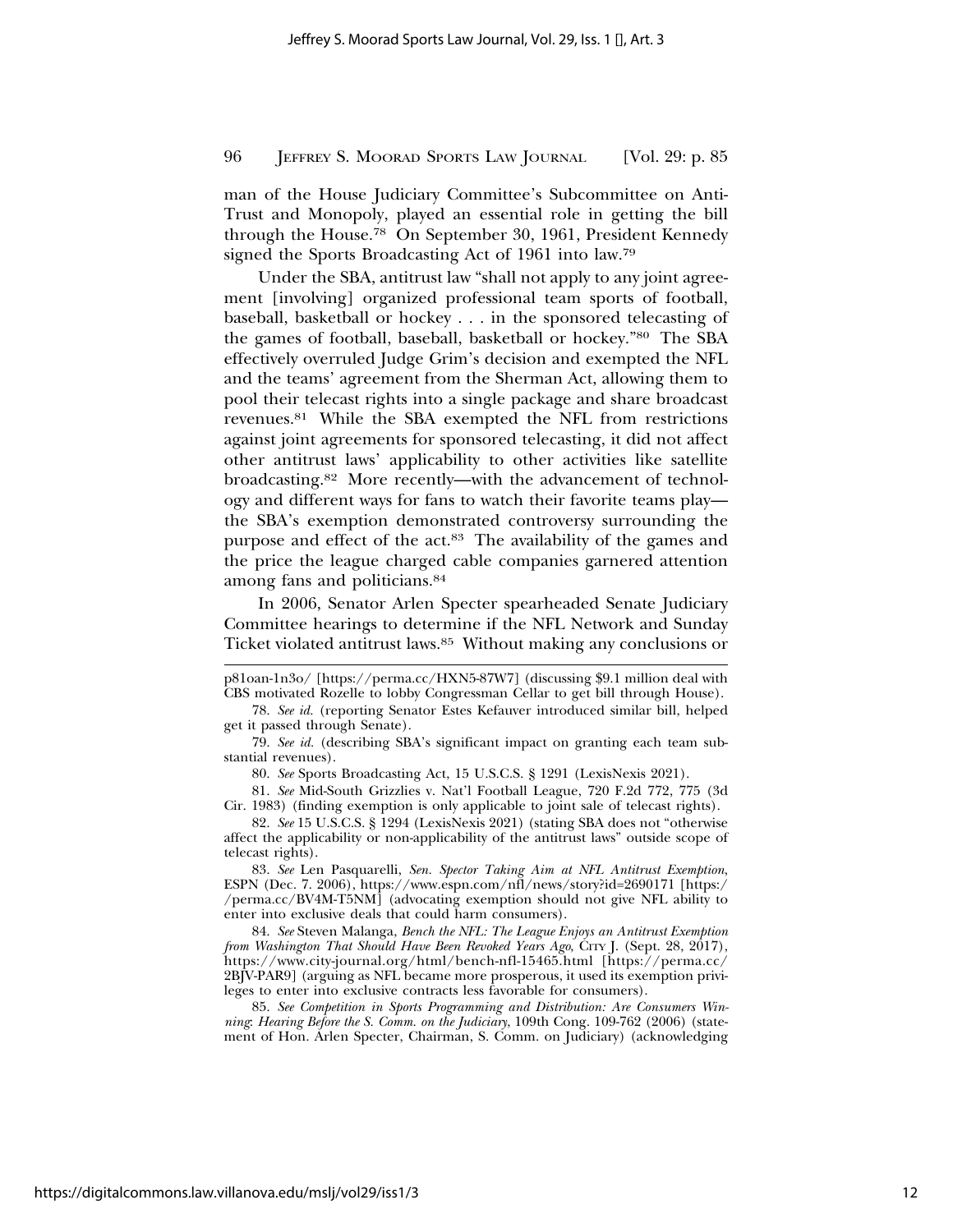taking formal actions, Chairman Specter stated the NFL Network and Sunday Ticket "implicates" antitrust laws and that there should be more hearings to determine if there are any violations.<sup>86</sup> However, there were no further hearings for Sunday Ticket.<sup>87</sup> Even though bipartisan calls to revoke or modify the SBA never gained significant traction, the NFL's satellite broadcasting deal with DirectTV to produce Sunday Ticket is not exempt under the Sherman Antitrust Act and is therefore subject to its provisions.<sup>88</sup>

B. The Sherman Antitrust Act and Antitrust Standards of Review

Section 1 of the Sherman Antitrust Act of 1890 prohibits "every contract, combination . . ., or conspiracy, in restraint of trade or commerce among the several States."89 Since a literal reading of the act effectively makes every agreement between producers or buyers illegal, because all agreements restrain trade in some way, the Supreme Court clarified that the Sherman Act's prohibitions apply only to those contracts or combinations which "unreasonably" restrain competition.<sup>90</sup> Congress designed the Act "to be a comprehensive charter of economic liberty aimed at preserving free and unfettered competition as the rule of trade."91 The policy behind the Act was that competition within an activity's economic market should be unrestrained.92 Thus, Section 1 of the Sherman

real purpose of hearings was to analyze NFL Network but added in review of Sunday Ticket because Comcast claimed it was excluded from bidding for Sunday Ticket).

86. *See* S. REP. NO. 109-369 at 63 (2006) (noting both NFL Network, Sunday Ticket appear to give NFL excessive market control).

87. *See id.* at 62 (observing some cable providers did not offer NFL Network in their basic packages, causing some consumers to pay a premium while other cable companies provided it in their basic package).

88. *See* Shaw v. Dall. Cowboys Football Club, Ltd., 172 F.3d 299, 303 (3d Cir. 1999) ("The subscription satellite broadcast of games is not a part of the NFL's rights to the sponsored telecasting of those games and therefore not within the Sports Broadcasting Act's exemption to the antitrust laws.").

89. Sherman Act, 15 U.S.C. § 1 (2020).

90. *See* N. Pac. Ry. Co. v. United States, 356 U.S. 1, 5 (1958) (advancing Section 1 "is literally all-encompassing"); *see also* Standard Oil Co. v. United States, 221 U.S. 1, 88 (1911) (reviewing Congressional intent; determining Congress intended Sherman Act to prohibit "only such contracts as were in unreasonable restraint of trade").

91. *See N. Pac. Ry. Co.*, 356 U.S. at 4 (suggesting Sherman Act was enacted to promote healthy competition, provide free market for consumer).

92. *See id.* ("[T] unrestrained interaction of competitive forces will yield the best allocation of our economic resources, the lowest prices, the highest quality and the greatest material progress, while at the same time providing an environment conductive to the preservation of our democratic political and social institutions.").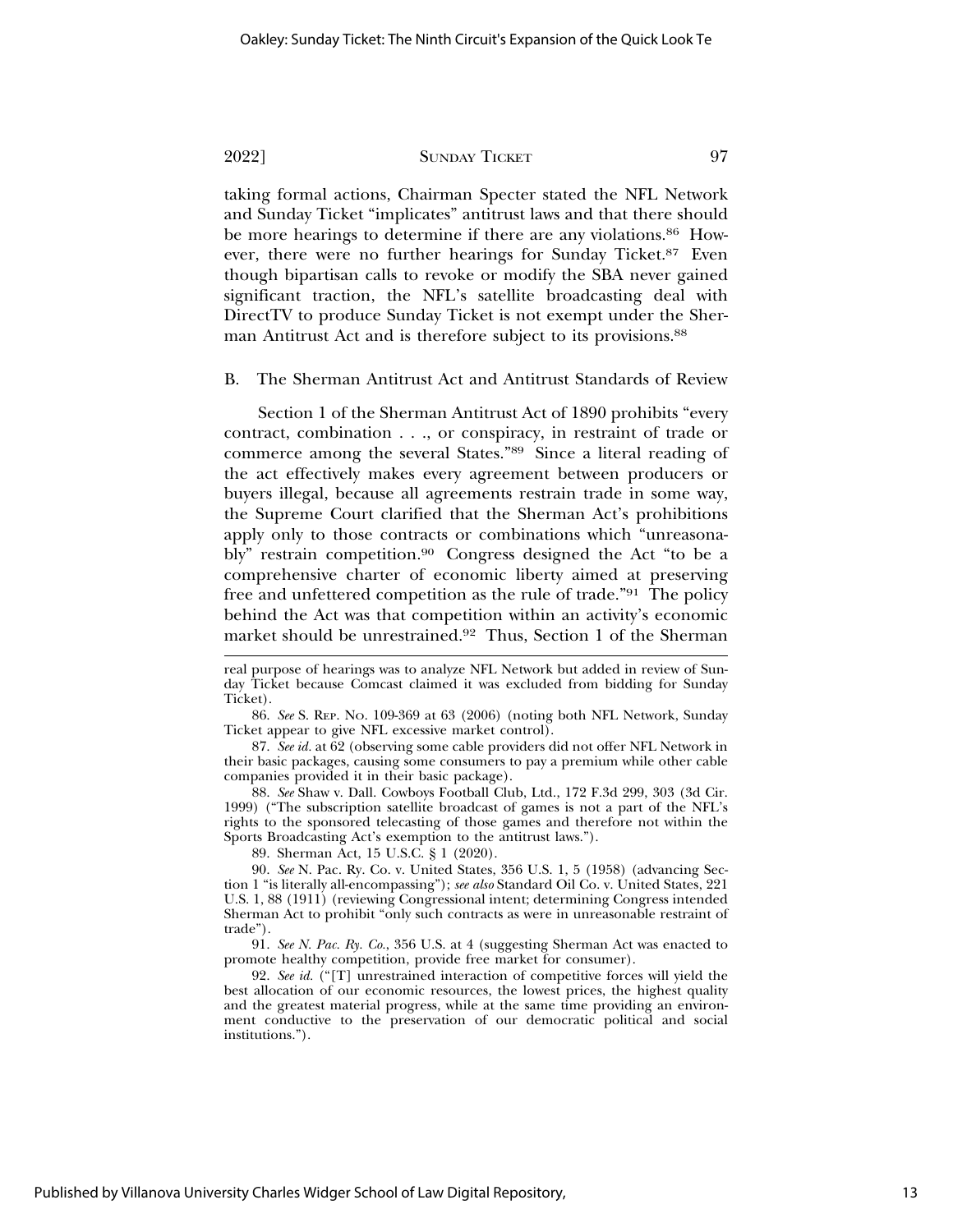Act purported to maintain healthy competition in a free market to benefit and protect consumers.93

In order to state a Section 1 claim under the Sherman Antitrust Act, plaintiffs must plead four separate elements.94 First, the plaintiff must show the existence of some conspiracy among multiple parties.95 Second, the plaintiff must show the defendant or defendants entered into an agreement with the specific intent to harm interstate commerce.<sup>96</sup> Third, the plaintiff must show the agreement between defendants "actually injures competition."97 Lastly, plaintiffs must have antitrust standing by showing the defendants' anti-competitive behavior caused plaintiffs harm.98

While the Sherman Act forbids only unreasonable restraints of trade, the Supreme Court extended the Act's prohibitions to include presumptively unreasonable restraints if its effect on competition is "pernicious" or otherwise unjustified by "any redeeming virtue."99 Accordingly, the Supreme Court acknowledged two standards of review for Section 1 claims, the "per se rule" and the "rule of reason" test.100 However, there is a third standard of review that sometimes does not garner distinction for being its own standard because it is an abbreviated form of the rule of reason test called the "quick look" test.101

97. *See* Oltz v. St. Peter's Cmty. Hosp., 861 F.2d 1440, 1445 (9th Cir. 1988) (acknowledging this element requires defined product plus geographic market).

98. *See Sunday Ticket II*, 933 F.3d at 1150 (requiring plaintiffs to show they "are the proper parties to bring the antitrust action because they were harmed by the defendants' contract, combination, or conspiracy, and the harm they suffered was caused by the anti-competitive aspect of the defendants' conduct").

99. *See* N*.* Pac. Ry. Co. v. United States, 356 U.S. 1, 5 (1958) ("[T]here are certain agreements or practices which because of their pernicious effect on competition and lack of any redeeming virtue are conclusively presumed to be unreasonable and therefore illegal without elaborate inquiry as to the precise harm they have caused or the business excuse for their use.").

100. For further discussion of the per se rule, see *infra* notes 119–127 and accompanying text. For further discussion of the rule of reason test, see *infra* notes 102–118 and accompanying text.

101. For further discussion of the quick look test, see *infra* notes 128–164 and accompanying text.

<sup>93.</sup> For further discussion of the Sherman Act, see *supra* notes 89–91 and accompanying text.

<sup>94.</sup> *See generally* Sunday Ticket II, 933 F.3d 1136, 1150 (9th Cir. 2019) (stating pleading standard for Section One claim under Sherman Act).

<sup>95.</sup> *See id.* (finding Section 1 is limited to unreasonable contracts despite its facially broad applicability to all contracts).

<sup>96.</sup> *See* Brantley v. NBC Universal, 675 F.3d 1192, 1197 (9th Cir. 2012) (requiring plaintiffs to show intent "to harm or restrain trade or commerce among the several States, or with foreign nations").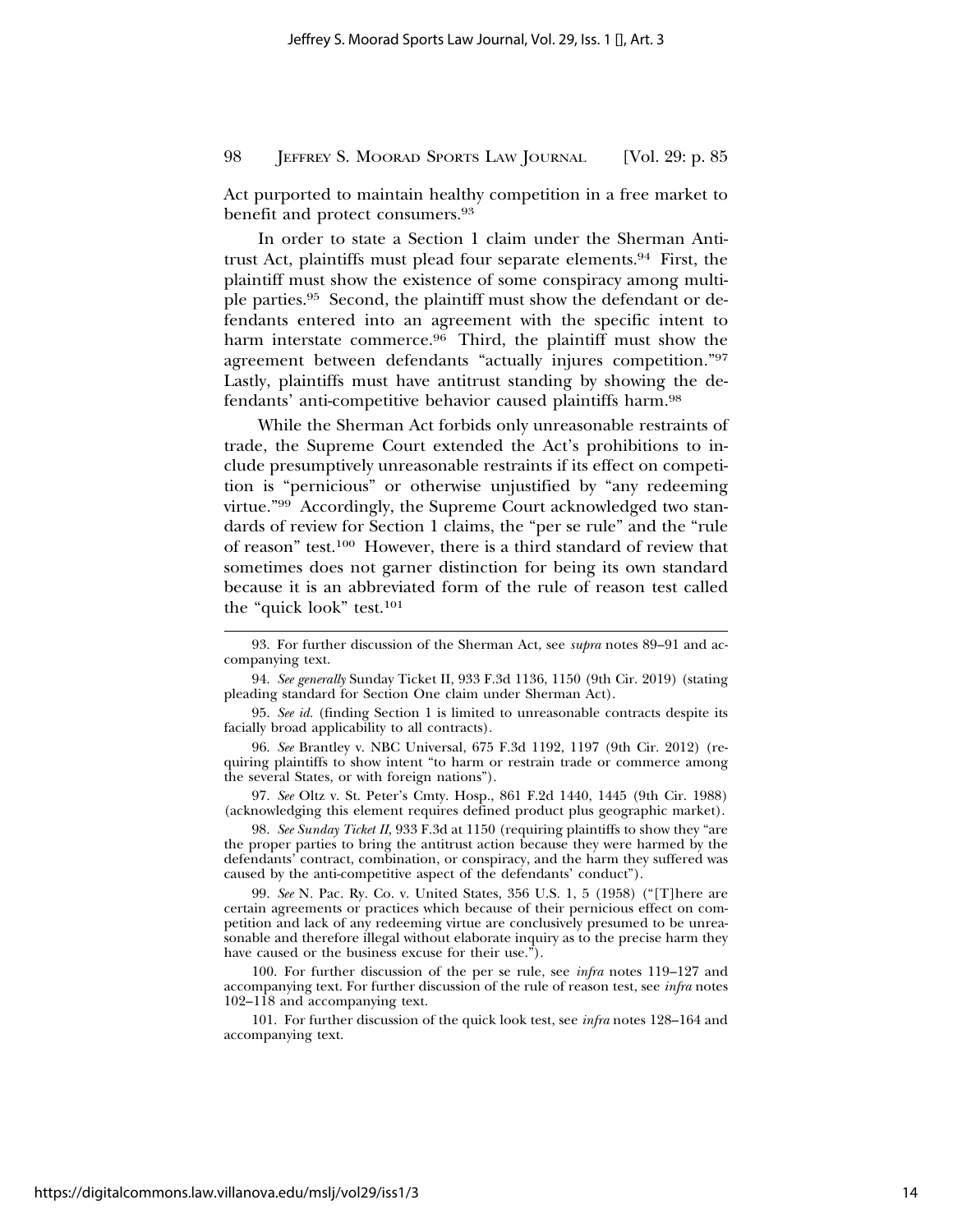#### 1. *The Rule of Reason Test*

The Supreme Court gave life to the rule of reason test in *Chicago Board of Trade v. United States*. 102 There, the plaintiff, a commodities trader, claimed that the defendant, the Board of Trade, imposed a business policy that restrained trading certain commodities by requiring buyers to freeze their bids from the close of day until the beginning of the next.<sup>103</sup> Ruling in favor of the defendant, the Supreme Court held that restraints that simply regulate and promote competition are lawful, while suppression of competition was unlawful.104 The Court stated that courts must consider the nature of the particular business in question and how a given restraint has affected that business.105 Ruling in favor of the defendant, the Supreme Court held the policy was a reasonable restraint of business.106

The post-*Chicago Board of Trade* landscape left lower courts with little guidance in balancing factors to determine if a restraint on trade is unreasonable.107 While the balancing tests complicate courts' analysis, the basic pleading elements of the rule of reason test are quite simple.108 In essence, the plaintiff must plead a prima

<sup>102.</sup> *See* Chi. Bd. of Trade v. United States, 246 U.S. 231, 238 (1918) ( "The legality of an agreement or regulation cannot be determined by so simple a test, as whether it restrains competition.").

<sup>103.</sup> *See id.* at 237–38 (summarizing purpose of call rule was "to promote the convenience of members by restricting their hours of business and to break up a monopoly in that branch of the grain trade acquired by four or five warehousemen in Chicago").

<sup>104.</sup> *See id.* at 238 ("The true test of legality is whether the restraint imposed is such as merely regulates and perhaps thereby promotes competition or whether it is such as may suppress or even destroy competition."); *see also* Am. Needle, Inc. v. Nat'l Football League, 560 U.S. 183, 203 (2010) ("When 'restraints on competition are essential if the product is to be available at all,' *per se* rules of illegality are inapplicable, and instead the restraint must be judged according to the flexible Rule of Reason.").

<sup>105.</sup> *See Chi. Bd. of Trade*, 246 U.S. at 238 ("[A] court must ordinarily consider the facts peculiar to the business to which the restraint is applied; its condition before and after the restraint was imposed; the nature of the restraint and its effect, actual or probable.").

<sup>106.</sup> *See id.* at 239–41 (discussing how call rule is reasonable because restraints relating to business hours are common—they actually promote competition effects in this case by increasing amount paid to farmers without raising price for consumers).

<sup>107.</sup> *See* Frank Easterbrook, *The Limits of Antitrust*, 63 TEX. L. REV. 1, 11–12 (1984) (discussing factors Supreme Court gave lower courts in *Chicago Bd. of Trade* are too rigid, so they cannot adequately consider myriad of competing interests coupled with mass amounts of evidence).

<sup>108.</sup> *See* Sunday Ticket II, 933 F.3d 1136, 1150 (9th Cir. 2019) (discussing four elements plaintiff must plead in order to state claim under Section 1 of Sherman Act).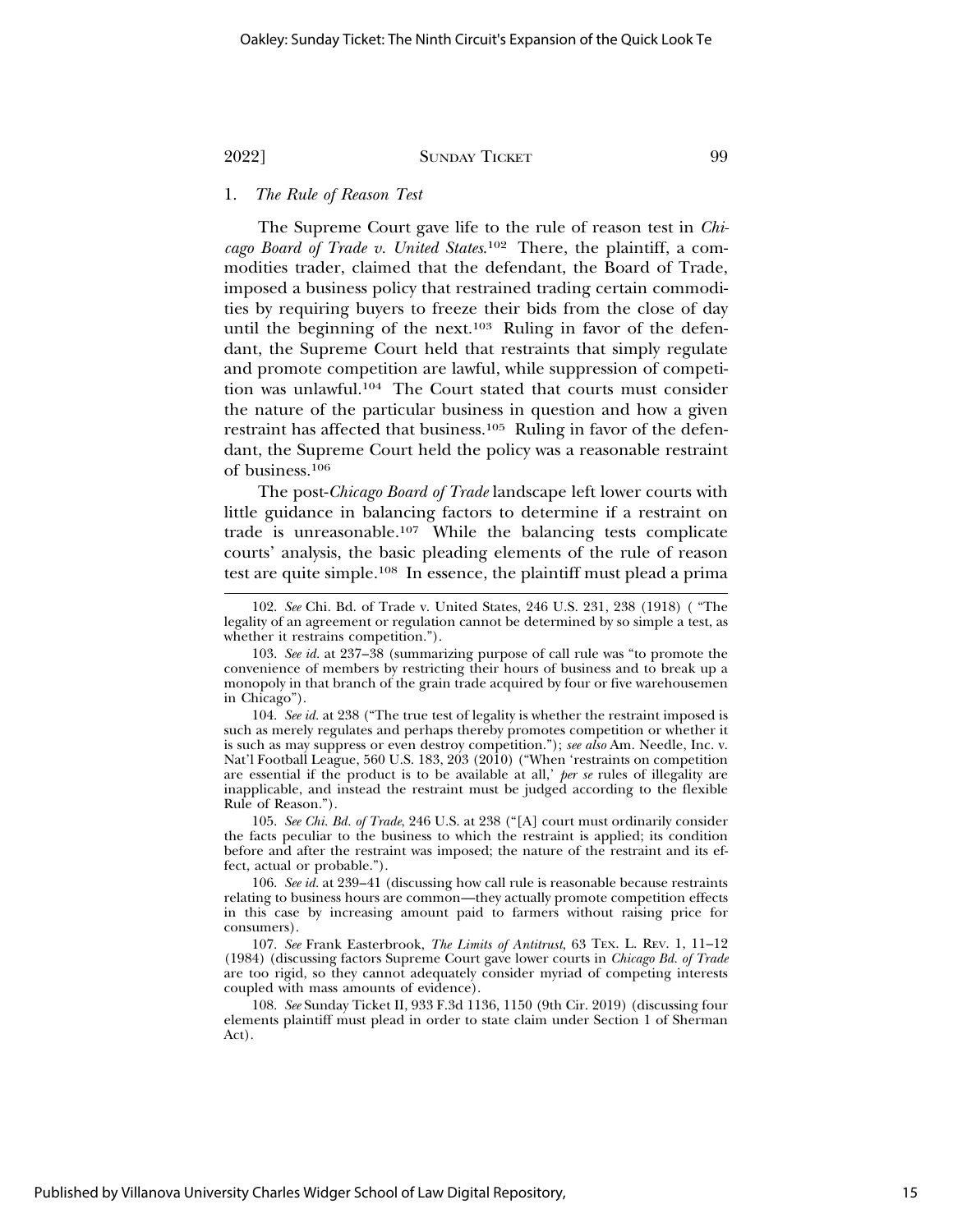facie case, adducing sufficient evidence to satisfy all four elements of a Section 1 claim.109 The element of anticompetitive harm is the hardest element to plead.<sup>110</sup> In order to sufficiently plead anticompetitive harm, plaintiffs must show a relevant market, defendant's control of that market, and that the restraint is likely to have a anticompetitive effect in that market.111 Plaintiffs often struggle to prove a relevant market or they define the market too narrowly.112

Once the plaintiff pleads a prima facie violation of Section 1, the defendant bears the burden of offering procompetitive justifications for the restraint under review, and if the defendants fails to plead any procompetitive justifications, the analysis stops there in favor of plaintiff.113 Recent studies show that 97% of such Section 1 claims fail because plaintiffs cannot establish the element of harm.<sup>114</sup> Furthermore, when plaintiffs sufficiently plead harm and defendants sufficiently offer procompetitive justifications, plaintiffs have only prevailed in about 1% of full-blown rule of reason cases.115

To promote efficiency and avoid complex and costly legal analysis, courts typically eschew complete rule of reason analyses in favor of alternative methods.116 Courts have employed the per se rule and the quick look test in an attempt to deter anticompetitive behavior while simultaneously making it easier for plaintiffs to state

110. For further discussion of the element of anticompetitive harm, see *infra* notes 112–115 and accompanying text.

113. *See Sunday Ticket II*, 933 F.3d at 1150–52 (explaining procedure of pleading Section 1 claim).

114. *See* Michael A. Carrier, *The Rule of Reason: An Empirical Update for the 21st Century*, 16 GEO. MASON L. REV. 827, 828 (2009) (discussing results of study on all rule of reason cases decided 1999 through mid-2009).

115. *See id.* (acknowledging results from same study; emphasizing how defendants won 221 out of 222 full-blown rule of reason cases).

116. *See* Alan J. Meese, *In Praise of All or Nothing Dichotomous Categories: Why Antitrust Law Should Reject the Quick Look*, 104 GEO. L.J. 835, 836 (2016) (considering development of alternative standards of review, how they have potential to give less accurate determinations which increase litigation costs).

<sup>109.</sup> For further discussion of the requirements of alleging a prima facie Sherman Antitrust Act violation, see *supra* notes 95–98 and accompanying text.

<sup>111.</sup> *See Sunday Ticket II*, 933 F.3d at 1151 (ruling market control is essential for proving defendant's ability to implement restraints that would not be possible in competitive market).

<sup>112.</sup> *See* James T. McKeown, *The Economics of Competitive Balance: Sports Antitrust Claims After American Needle*, 21 MARQ. SPORTS L. REV. 517, 530 (2011) (describing reasoning commonly used by defendants—when plaintiff narrowly defines market, defendant market power is overstated, therefore insufficient to prove anticompetitive harm).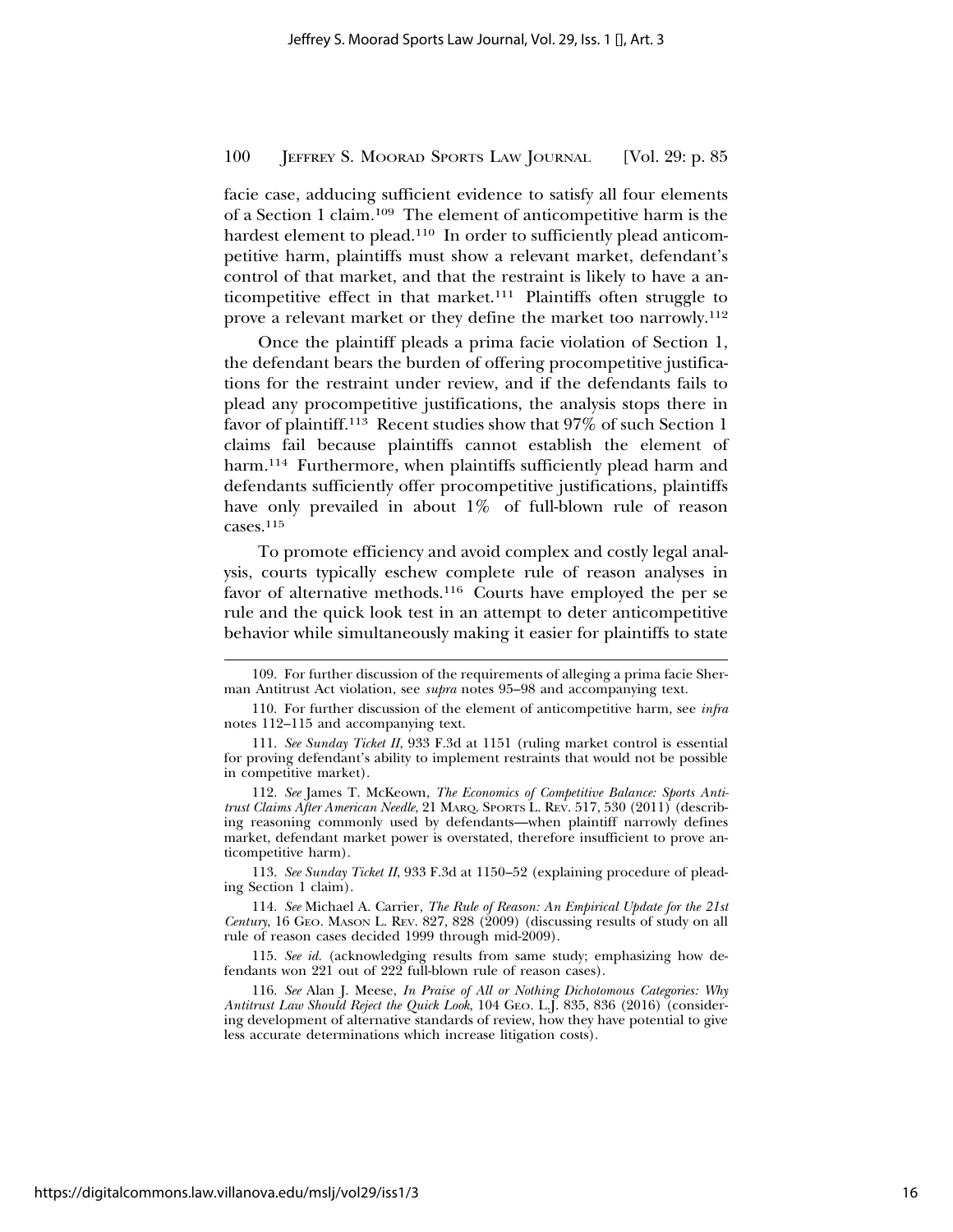a Section 1 claim.117 However, this good-faith effort to engage in alternative cost-saving methods has resulted in additional costs in applying the ambiguous quick look test and overruling previous activities deemed to be per se illegal.<sup>118</sup>

### 2. *The Per Se Rule*

The Supreme Court declared some types of agreements per se illegal, meaning the court need not engage in a detailed analysis of market conditions and can condemn the activity in question as automatically illegal under the Sherman Act.119 In other words, the Supreme Court applies the per se rule when "the practice facially appears to be one that would always or almost always tend to restrict competition and decrease output."120 Nonetheless, the plaintiff still has to plead the four elements of a Section 1 claim before a court will apply the per se rule.121 When pleading the anticompetitive effect element, the plaintiff must satisfy their burden by showing evidence of an agreement to restrict output or fix a price.122

After a court finds the arrangement at issue per se illegal, that arrangement is presumptively unreasonable without inquiry into the market in which the arrangement is found.123 However, the Supreme Court carved out an exception by holding the per se rule inapplicable to horizontal restraints on competition where the horizontal restraints are vital to a product's availability.124 Thus, when a Section 1 claim is brought against a joint venture or other pro-com-

120. *See* Broad. Music, Inc. v. Columbia Broad. Sys., Inc., 441 U.S. 1, 19–20 (1979) (declining to apply per se rule to blanket licensing agreement necessary to avoid engaging in "thousands of individual negotiations").

121. For further discussion of the four elements of a Section 1 claim, see *supra* notes 94–98 and accompanying text.

122. *See* NCAA, 468 U.S. 85, 104 n.28 (1984) (dismissing plaintiff's attempt to show anticompetitive harm by alleging agreement to restrict output is illegal per se).

123. *See* N*.* Pac. Ry. Co. v. United States, 356 U.S. 1, 5 (1958) (summarizing how per se rule avoids "complicated and prolonged investigation into entire history of industry involved").

124. *See NCAA*, 468 U.S. at 101–02 (noting restraints can widen consumer choice by allowing marketing of materials that would be difficult to produce without cooperation).

<sup>117.</sup> *See id.* (noting efficiency that is supposed to come from alternative methods of review is diminished by lack of Supreme Court guidance on how to apply quick look, per se rules).

<sup>118.</sup> For further discussion of the per se rule, see *infra* notes 119–127 and accompanying text. For further discussion of the quick look test, see *infra* notes 128–164 and accompanying text.

<sup>119.</sup> *See* Nat'l Soc'y of Pro. Eng'rs v. United States, 435 U.S. 679, 692 (1978)  $("A]$ greements whose nature and necessary effect are so plainly anticompetitive that no elaborate study of the industry is needed to establish their illegality.").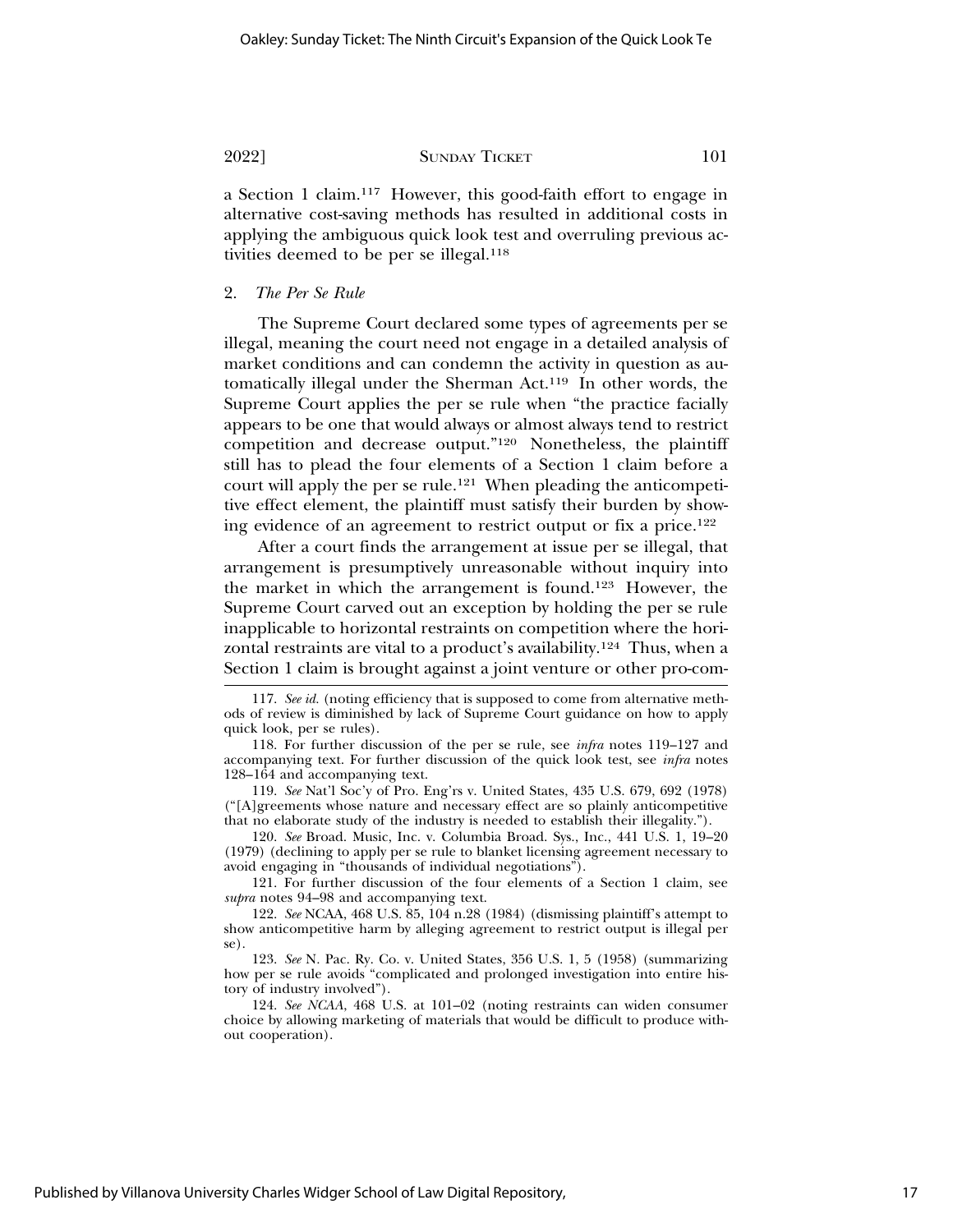petitive arrangement where restraints are necessary to the existence of that arrangement, a court should apply the rule of reason test.125 Furthermore, the Supreme Court found league sports like the NFL are activities that can only be carried out jointly and, therefore, the per se rule is inapplicable to a sports league policy or restraint.126 Accordingly, league sports must be evaluated under the rule of reason test or the quick look test.127

#### 3. *The Quick Look Test*

While there is no universally accepted definition of the quick look test, the Supreme Court equated it more closely to a sliding scale were "there is generally no categorical line . . . between restraints that give rise to an intuitively obvious inference of anticompetitive effect and those that call for more detailed treatment."128 The quick look test is the Supreme Court's attempt to strike a balance between conduct that is not per se illegal and conduct that "an observer with even a rudimentary understanding of economics could conclude that the arrangements in question would have an anticompetitive effect on customers and markets."129 The Supreme Court appeared to blend the per se rule with the rule of reason test by requiring the defendant to offer pro-competitive justifications if a court finds the defendant's conduct to have anticompetitive effects.130 If the defendant succeeds, the court then determines whether the defendant could achieve its asserted pro-competitive justifications through less restrictive means.<sup>131</sup>

The Supreme Court developed the quick look test in *National Collegeiate Athletic Association v. Board of Regents*132 where the Supreme Court rejected the use of the per se rule.133 In that case, the

128. Cal. Dental Ass'n v. Fed. Trade Comm'n, 526 U.S. 756, 780–81 (1999) (noting quick look test can lead to misleading results).

132. NCAA, 468 U.S. 85 (1984).

<sup>125.</sup> *See id.* ("[Some] activities can only be carried out jointly.").

<sup>126.</sup> *See id.* at 103 (describing why unfairness would exist if courts applied per se rule to sports leagues).

<sup>127.</sup> *See id.* at 101 (describing sports broadcasting as industry where "horizontal restraints on competition are essential if the product is to be available at all").

<sup>129.</sup> *See id.* at 770 (observing quick look test is applicable where there is great likelihood of anticompetitive effects).

<sup>130.</sup> *See id.* at 769–70 (citing *NCAA*, 468 U.S. at 110) (requiring defendants to offer procompetitive justification when their conduct has great likelihood of anticompetitive effects).

<sup>131.</sup> *See* Meese, *supra* note 116, at 838 (discussing procedural burden shifting, subsequent analysis of quick look test).

<sup>133.</sup> *See NCAA*, 468 U.S. at 101 (holding per se rule is inapplicable where "horizontal restraints on competition are essential if the product is to be available at all").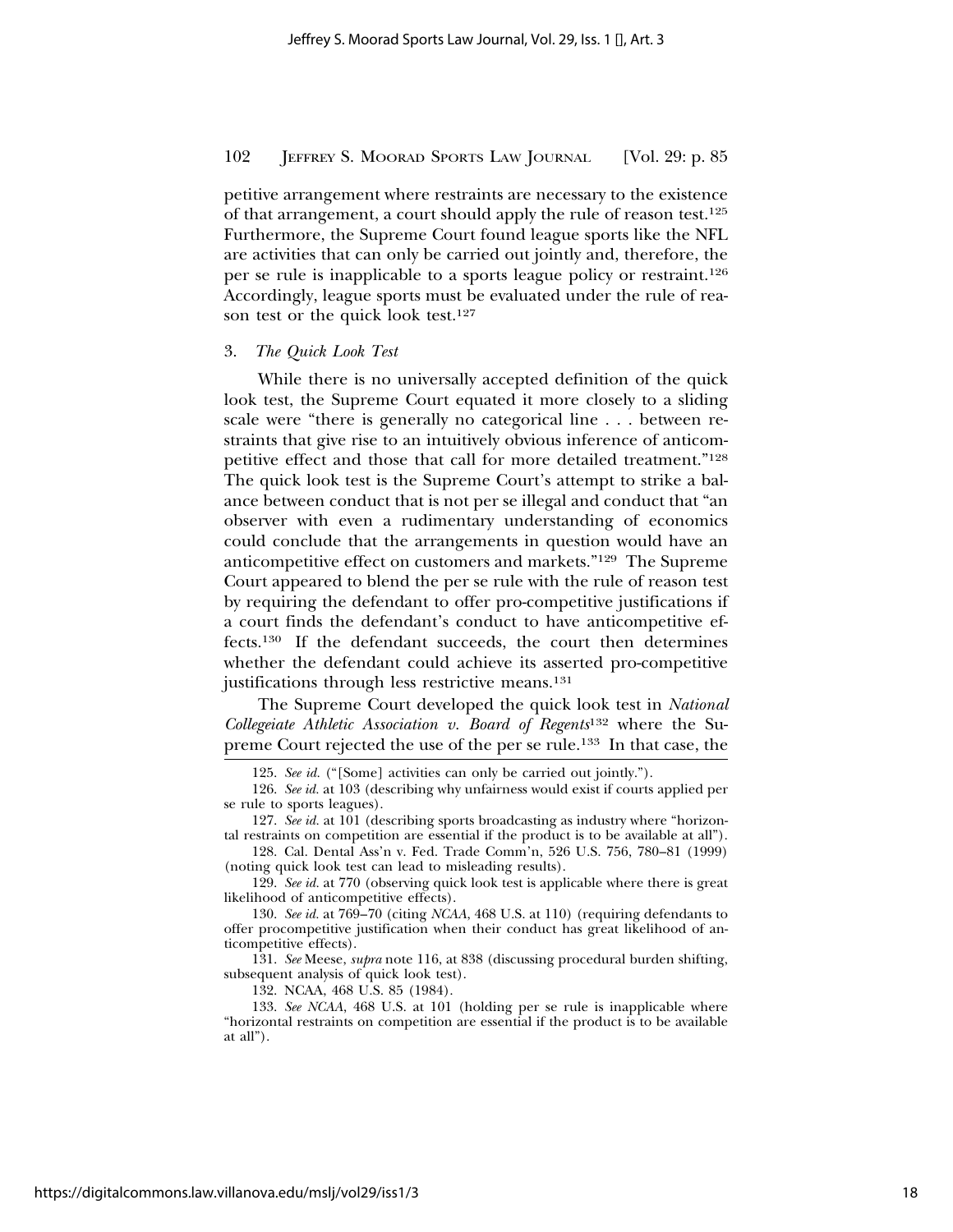NCAA imposed three restrictions on its conferences and its eightytwo teams.134 The first restriction was that the conferences and its teams were required to have television exposure.135 The second restriction was that the conferences and its teams were limited in the number of times they would appear on television.<sup>136</sup> The third restriction was that the individual schools had to negotiate their television deals, but the aggregate payment to all schools had to be at least \$131.75 million.137

The Supreme Court reasoned the NCAA's justification that the restrictions preserved a competitive balance was meritless because the restrictions are "not related to any neutral standard or to any readily identifiable group of competitors."138 Notably in *NCAA*, Plaintiffs failed to allege a properly defined market in which defendants have market power.139 By holding the "naked restraint on price and output requires some competitive justification even in the absence of a detailed market analysis," the Supreme Court set the foundation for a standard of review that attempts to balance the approaches taken under the per se rule and the rule of reason test.140 Additionally, in its effort to strike a balance, the *NCAA* Court discussed joint selling agreements and how they make "a new product by reaping otherwise unattainable efficiencies."141 The NCAA, however, was not engaged in a joint selling arrangement

134. *See id.* at 94 (summarizing restrictions NCAA places on member institutions).

135. *See id.* (noting how restriction would last two years).

136. *See id.* (recounting teams were limited to appear on television no more than six times per year).

137. *See id.* at 92–94 (dismissing NCAA statement explaining television policy restrictions as intended to reduce adverse effects of live television upon football game attendance); *see also* Bd. of Regents of Univ. of Okla. v. Nat'l Collegiate Athletic Ass'n, 546 F. Supp. 1276, 1293 (W.D. Okla. 1982) ("Thus, NCAA creates a single eligible buyer for the product of all but the two schools selected by the network having first choice. Free market competition is thus destroyed under the new plan.").

138. *See*, *e.g.*, Blubaugh v. Am. Cont. Bridge League, 2004 U.S. Dist. LEXIS 3178, at \*48–49 (S.D. Ind. Feb. 18, 2004) ("Facially neutral rules that prohibit cheating are essential to promote fair competition and to preserve the integrity of the game."); *see NCAA*, 468 U.S. at 118 (reasoning there is no evidence to show restrictions produced any greater measure of equality).

139. *See NCAA*, 468 U.S. at 109 ("[T]he absence of proof of market power does not justify a naked restriction on price or output."); *see also* Nat'l Soc. of Pro. Eng'rs v. United States, 435 U.S. 679, 692 (1978) (holding plaintiffs do not have to show market power when restraint is illegal per se).

140. *See NCAA*, 468 U.S. at 110 (disregarding petitioner's argument stating restrictions cannot have anticompetitive effect because petitioner has no market power).

141. *See id.* at 113 (observing joint selling agreements eliminate individual sales by members of joint selling arrangement).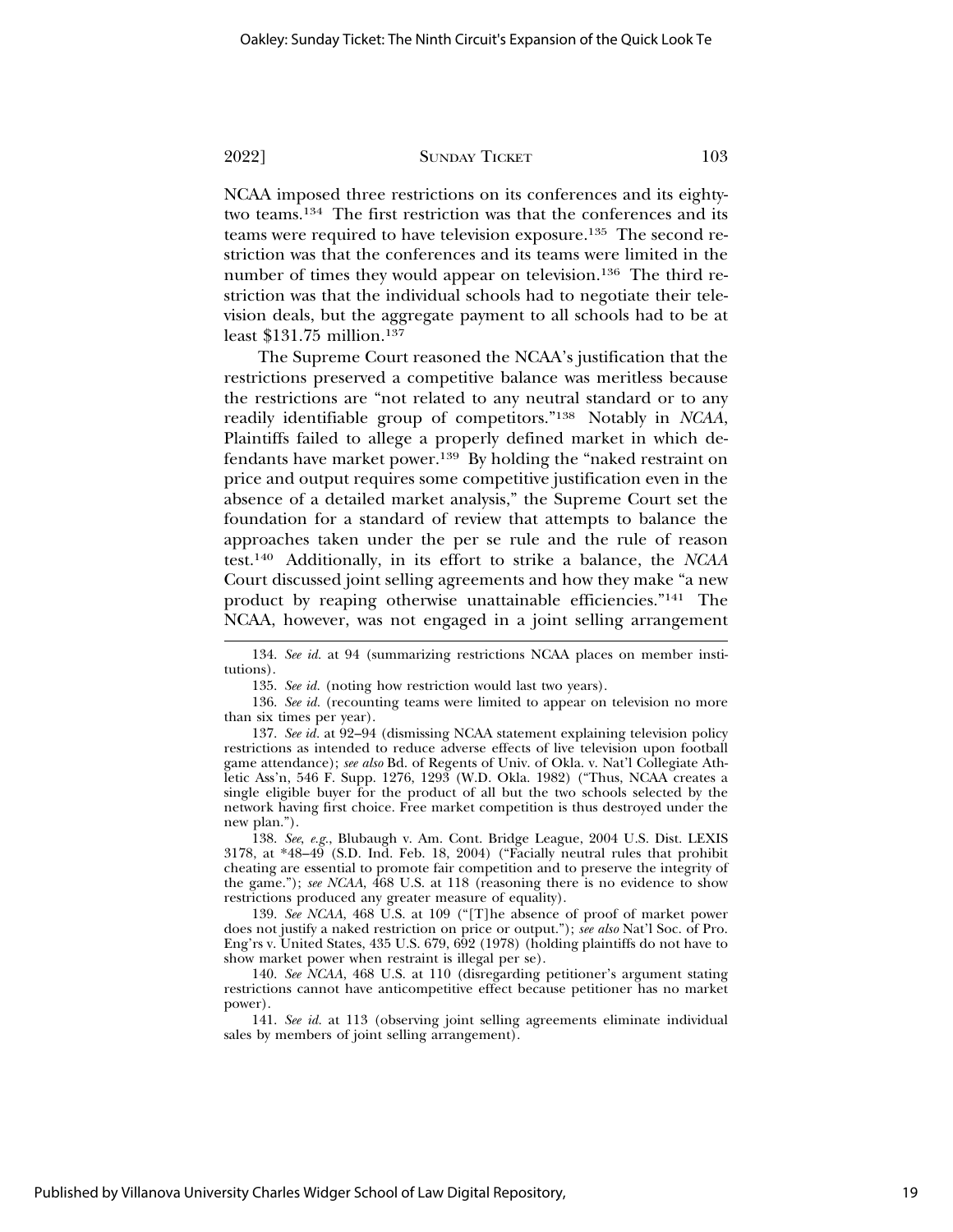because it did not act as a selling agent for any of the college teams.142 The Court noted the hallmarks of a joint selling arrangement consist of a packaged product that no individual could offer.143 Accordingly, the Supreme Court reasoned the NCAA's broadcast plan did not qualify as a joint selling arrangement because there is no pooling of rights and only a restriction on minimum price.<sup>144</sup>

In *Federal Trade Commission v. Indiana Federation of Dentists*, 145 the Supreme Court underwent a similar analysis by requiring procompetitive justifications in the absence of the market control requirement.146 In that case, a dental practice refused to provide patient records to insurance companies who were attempting to approve coverage for its clients.147 The Court found the dental practice's conduct had an anticompetitive effect because it impaired "the ordinary give and take of the marketplace."148 The Court held the anticompetitive effect was "legally sufficient to support a finding that the challenged restraint was unreasonable even in the absence of elaborate market analysis."149

The decisions in *NCAA* and *International Fedederation of Dentists* culminated in the Supreme Court's acknowledgement of the quick look test in *California Dental Association v. Federal Trade Comission*. 150 There, the California Dental Association ("CDA") banned any advertisement of discounts and any advertisements of quality of ser-

145. Fed. Trade Comm'n v. Ind. Fed'n of Dentists, 476 U.S. 447 (1986).

146. *See id.* at 460–61 (rejecting defendants' contention that proof of market power was necessary satisfy pleading requirements).

148. *See id.* at 459 (finding petitioner's conduct limited consumer choice); *see also* Nat'l Soc'y of Prof'l Eng'rs v. United States, 435 U.S. 679, 692 (1978) (acknowledging ordinary market fluctuation is essential for consumers to compare prices).

150. *See* Cal. Dental Ass'n v. Fed. Trade Comm'n, 526 U.S. 756, 770 (1999) (summarizing "what has come to be called abbreviated or 'quick-look' analysis under the rule of reason" analysis).

<sup>142.</sup> *See id.* (acknowledging sale of individual games plus terms of particular agreements are left to individual schools to negotiate subject to some limitations imposed by NCAA); *see also* Broad. Music, Inc. v. Columbia Broad. Sys., Inc., 441 U.S. 1, 23 (1979) (noting individual teams remained free to enter into agreements without any restrictions imposed).

<sup>143.</sup> *See NCAA,* 468 U.S. at 114 (suggesting under NCAA plan, individuals are responsible for selling their own rights to produce televised game).

<sup>144.</sup> *See id.* at 113 (speculating if NCAA sold blanket license covering all of teams broadcasting rights, outcome on its joint selling arrangement argument might have come out differently).

<sup>147.</sup> *See id.* at 452 (rejecting petitioner's argument they were allowed to withhold records under Indiana law).

<sup>149.</sup> *See Fed. Trade Comm'n v. Ind. Fed'n of Dentists*, 476 U.S. at 461 (emphasizing anticompetitive effect was factual finding, not presumed fact, on motion to dismiss).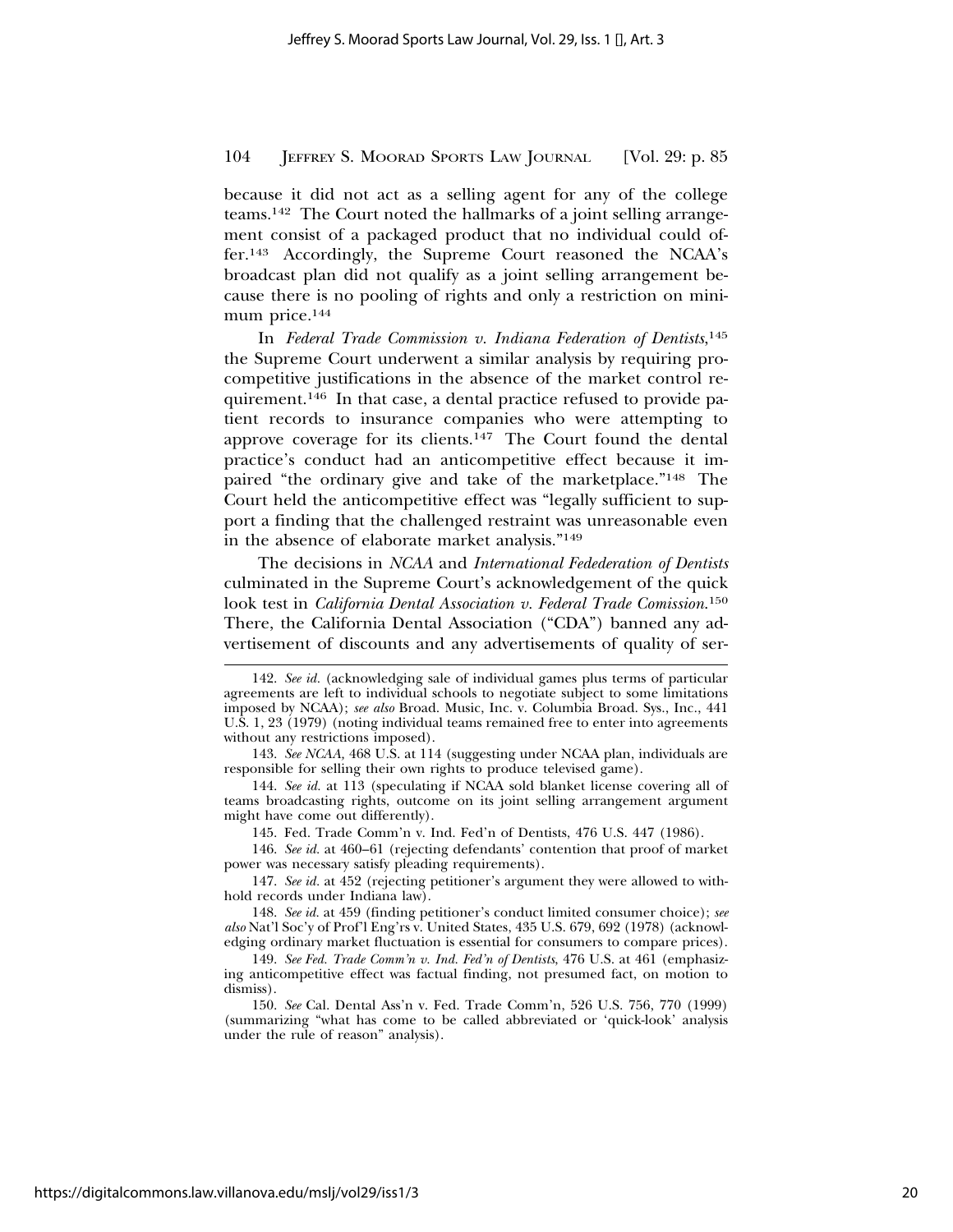vices amongst its 19,000 members.151 Before getting to the Supreme Court, the Ninth Circuit applied the quick look test to both restrictions and concluded they were naked restraints on output.152 The Supreme Court reversed, finding the CDA's restrictions may have pro-competitive effects by protecting the consumer.153 Furthermore, the Court reasoned the Ninth Circuit failed to consider the defendant's procompetitive justifications, thus eliminating the balanced approach the quick look test provides through burden-shifting.154 The Supreme Court held that where there is plausibility of competing claims about the effects of a restriction, there cannot be an obvious anticompetitive effect and therefore the quick look test does not apply.155 By officially endorsing the quick look test, the Supreme Court suggested the lower courts engage in "an enquiry meet for the case, looking to the circumstances, details, and logic of a restraint" to determine if a restriction requires a more detailed review or an abbreviated one.156

In *Texaco Inc. v. Dagher*,<sup>157</sup> the Supreme Court reviewed application of the per se rule and the quick look test to a joint venture.158 In that case, two oil companies engaged in a joint venture to refine and sell gasoline.159 Plaintiffs charged the oil companies

154. *See Cal Dental Ass'n*, 526 U.S. at 773–74 ("The Court of Appeals might, at this juncture, have recognized that the restrictions at issue here are very far from a total ban on price or discount advertising, and might have considered the possibility that the particular restrictions on professional advertising could have different effects from those 'normally' found in the commercial world, even to the point of promoting competition by reducing the occurrence of unverifiable and misleading across-the-board discount advertising.").

155. *See id.* at 780–81 ("[As the circumstances here demonstrate,] [t]here is generally no categorical line to be drawn between restraints that give rise to an intuitively obvious inference of anticompetitive effect and those that call for more detailed treatment.").

156. *See id.* at 780 (reasoning judges who engage in quick look test must "explain the logic of their reasoning").

157. *Texaco v. Dagher*, 547 U.S. 1, 7-8 (2006) (holding quick look test is inapplicable to challenges against joint venture's core activity).

158. *See id.* at 7 n.3 ("[F]or the same reasons that *per se* liability is unwarranted here, we conclude that petitioners cannot be held liable under the quick look doctrine.").

159. *See id.* at 3 (announcing while both companies were able to sell joint venture oil individually, it would not have made difference if they sold it through one entity).

<sup>151.</sup> *See id.* at 759–60 (detailing dentists all agreed to CDA's code of ethics).

<sup>152.</sup> *See id.* at 764 (announcing Ninth Circuit determined restrictions to be naked restraint output).

<sup>153.</sup> *See id.* at 773 ("[R]estrictions arguably protecting patients from misleading or irrelevant advertising call for more than cursory treatment as obviously comparable to classic horizontal agreements to limit output or price competition."); *see also* Bates v. State Bar of Ariz., 433 U.S. 350, 364–65 (1977) (discussing justifications exist for advertising ban).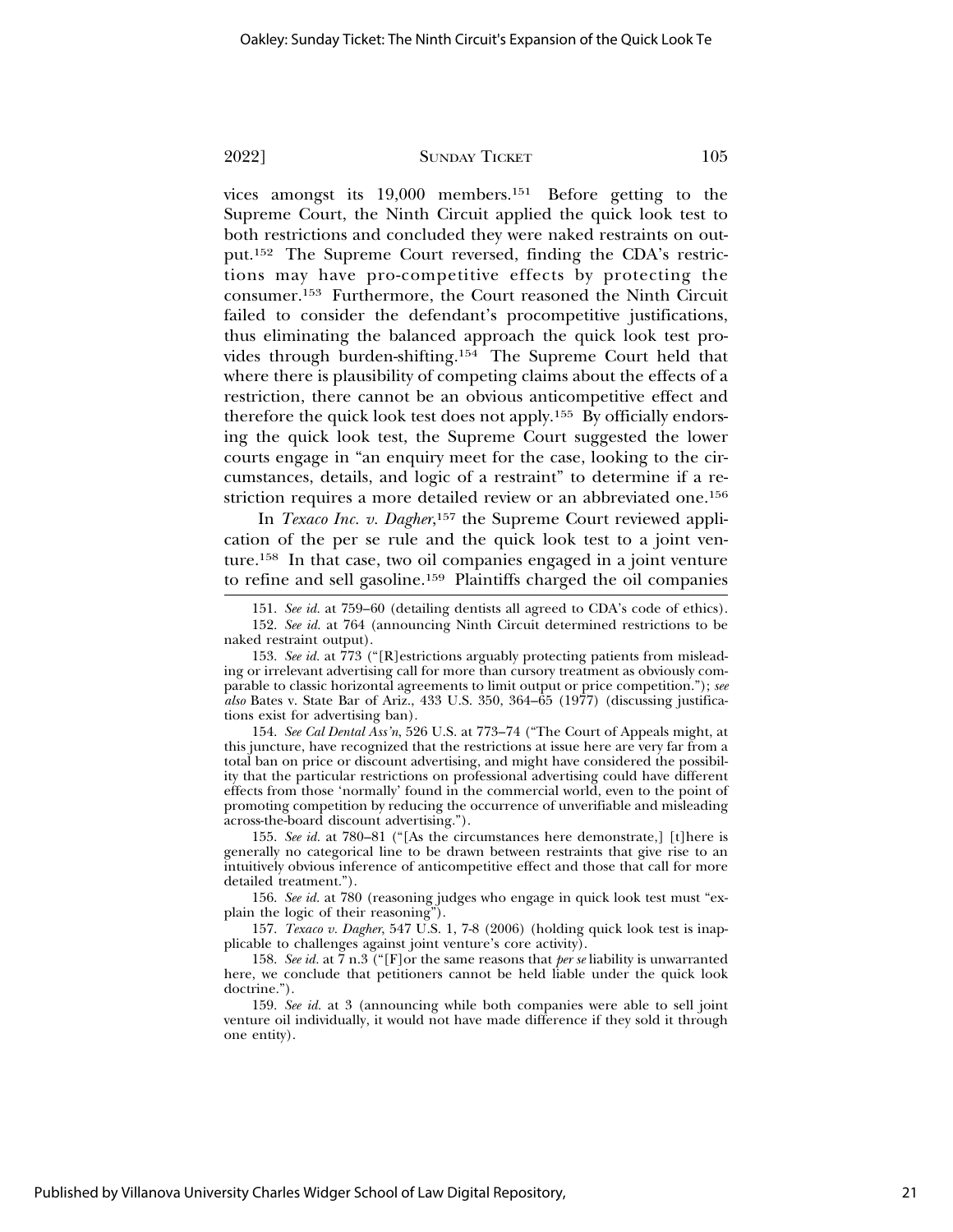with a price-fixing conspiracy and argued it was per se illegal under Section 1 and illegal under the quick look test.<sup>160</sup> A joint venture exists where "persons who would otherwise be competitors pool their capital and share the risks of loss as well as the opportunities for profit."161

The Supreme Court dismissed the plaintiff's argument and reversed the Ninth Circuit's decision to apply the per se rule and quick look test to joint ventures.162 Relying on *NCAA*, the Supreme Court held the per se rule and quick look test are inapplicable where the business practice being challenged "involves the core activity of the joint venture itself."163 The Supreme Court reasoned a joint venture's core activity is to establish restrictions around the goods it produces and sells.164

#### IV. NARRATIVE ANALYSIS

Before reviewing Plaintiffs' Section 1 claim, the Ninth Circuit described the history of television broadcasting of NFL games to assume the SBA did not apply to "non-exempt channels of distribution" like cable television and satellite television.165 Furthermore, Defendants did not argue that the SBA applies to the NFL-Teams Agreement or the NFL-DirectTV Agreement.166 After eliminating the argument that the agreements under question could be exempt under the SBA, the Ninth Circuit chose *NCAA* as the governing case.167

<sup>160.</sup> *See id.* at 3–4 (discussing procedural history of case, including district court's holding full blown rule of reason analysis applies to joint ventures, but recognizing Ninth Circuit's reversal on grounds per se rule applies to joint ventures).

<sup>161.</sup> *See id.* at 6 (advocating joint ventures are procompetitive business structures); *see also* Broad. Music, Inc. v. Columbia Broad. Sys., Inc., 441 U.S. 1, 9 (1979) ("When two partners set the price of their goods or services they are literally 'price fixing,' but they are not *per se* in violation of the Sherman Act.").

<sup>162.</sup> *See Texaco*, 547 U.S. at 7 (observing plaintiffs did not alternatively argue full blown rule of reason analysis).

<sup>163.</sup> *See id.* at 7–8 (noting joint ventures are not unlawful where agreement on restriction is necessary to market product).

<sup>164.</sup> *See id.* (acknowledging fixing price for good or service is essential to any joint venture).

<sup>165.</sup> *See* Sunday Ticket II, 933 F.3d 1136, 1147–49 (9th Cir. 2019) ( "[T]he NFL's collective sale of telecast rights to free, over-the-air television networks was squarely covered by the SBA."). For further discussion of the history of the SBA and NFL broadcasting, see *supra* notes 65–84 and accompanying text.

<sup>166.</sup> *See Sunday Ticket II*, 933 F.3d at 1149 (reporting NFL-Networks Agreement is exempt from Antitrust law under SBA).

<sup>167.</sup> *See id.* (claiming network plan in *NCAA* is similar to NFL's agreements). *But see* NCAA, 468 U.S. 85, 92–94 (1984) (declaring network plan is for college sports, whereas individual teams enter into their own television contracts).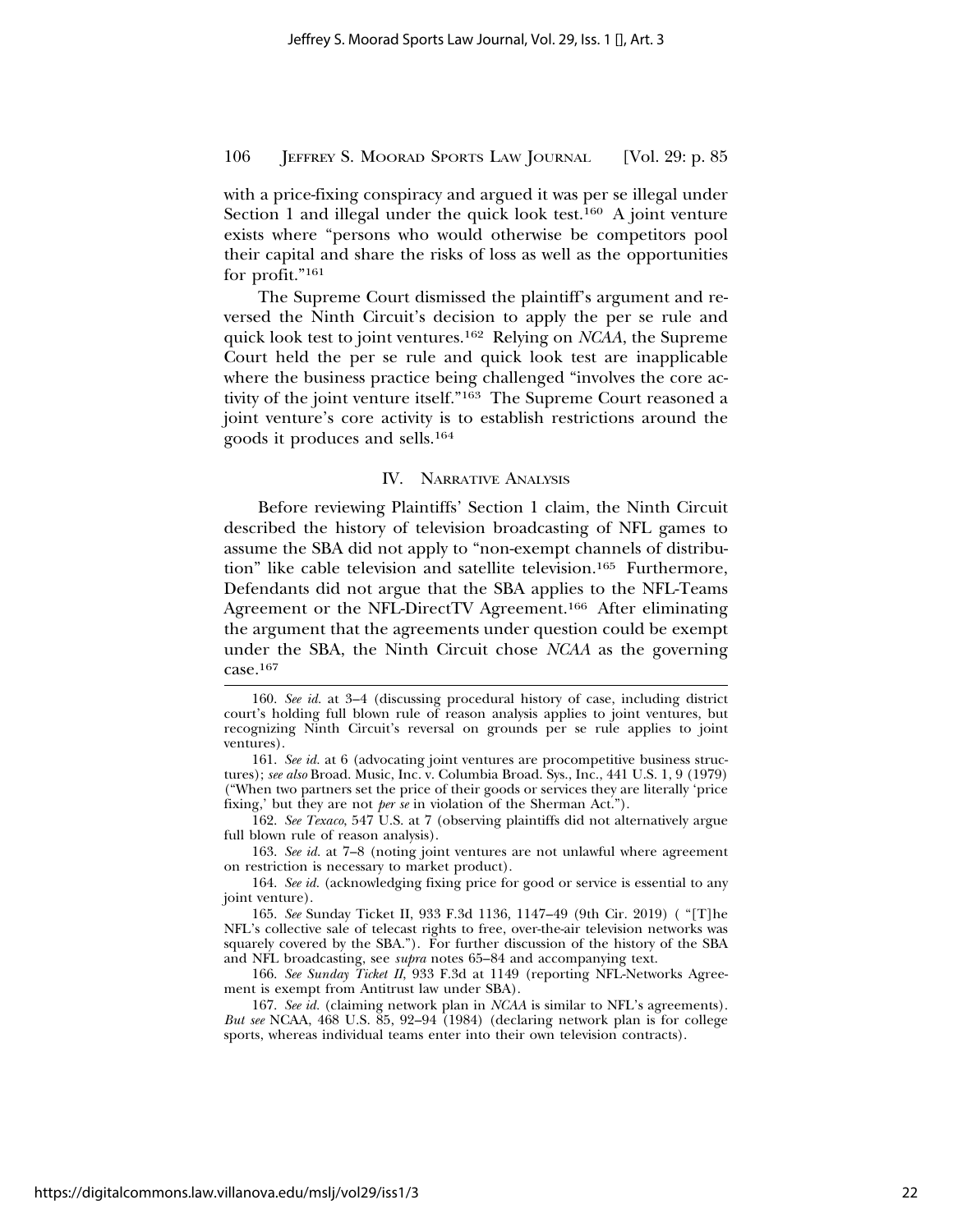#### A. Section 1 Claim

The Ninth Circuit analyzed the NFL-Teams Agreement and NFL-DirectTV Agreement under the "rule of reason" test to determine if "restraint of trade is unreasonable."168 The Ninth Circuit maintained that "[i]n order to state a Section 1 claim under the rule of reason [test], [P]laintiffs must plead four separate elements."169 While Defendants did not dispute the first two elements of a Section 1 claim, they argued the Plaintiffs failed to sufficiently allege an injury to competition and antitrust standing.170

#### 1. *Third Element: Injury to Competition*

In analyzing whether Plaintiffs sufficiently alleged injury to competition element, the Ninth Circuit applied the quick look test where "a restraint injures competition if [it] plausibly allege[s] 'a naked restriction on price or output,' such as 'an agreement not to compete in terms of price or output.'"171 The court concluded the NFL-Teams and NFL-DirectTV Agreements work together to impose a naked restraint on output because "the interlocking agreements in this case involve the same sorts of restrictions that *NCAA* concluded constituted an injury to competition."172 The Ninth Circuit emphasized four similarities to *NCAA* that guided the court to its conclusion.173

First, the complaint in *NCAA* was similar to Plaintiff's complaint because they both alleged the restriction of telecasts to one

170. *See id.* at 1150–51 (acknowledging Plaintiffs' failure to show market power). For further discussion of the element of injury to competition, see *infra* notes 171-189 and accompanying text. For further discussion of the element of antitrust standing, see *infra* notes 190-200 and accompanying text.

171. *See Sunday Ticket II*, 933 F.3d at 1151 (suggesting complaint alleges analogous restriction to what plaintiffs alleged in *NCAA*). *But see NCAA*, 468 U.S. 85, 92–94 (1984) (rejecting restraints stemming from policy, not joint agreement).

172. *See Sunday Ticket II*, 933 F.3d at 1152 (emphasizing interlocking agreements are not exempt by SBA).

173. *See id.* at 1151–52 (reasoning *NCAA* should govern case). For further discussion of the four points, see *infra* notes 174-177 and accompanying text.

<sup>168.</sup> *See Sunday Ticket II*, 933 F.3d at 1150 n.5 (finding per se standard of review is inapplicable to league sports because teams must cooperate to bring about football game).

<sup>169.</sup> *See id.* at 1150 ("[P]laintiffs must plead facts which, if true, will prove: (1) a contract, combination or conspiracy among two or more persons or distinct business entities; (2) by which the persons or entities intended to harm or restrain trade or commerce among the several States, or with foreign nations; (3) which actually injures competition."). The Ninth Circuit stated of the fourth element: "the plaintiffs must plead antitrust standing, meaning they must allege that (4) they are the proper parties to bring the antitrust action because they were harmed by the defendants' contract, combination, or conspiracy, and the harm they suffered was caused by the anti-competitive aspect of the defendants' conduct." *Id*.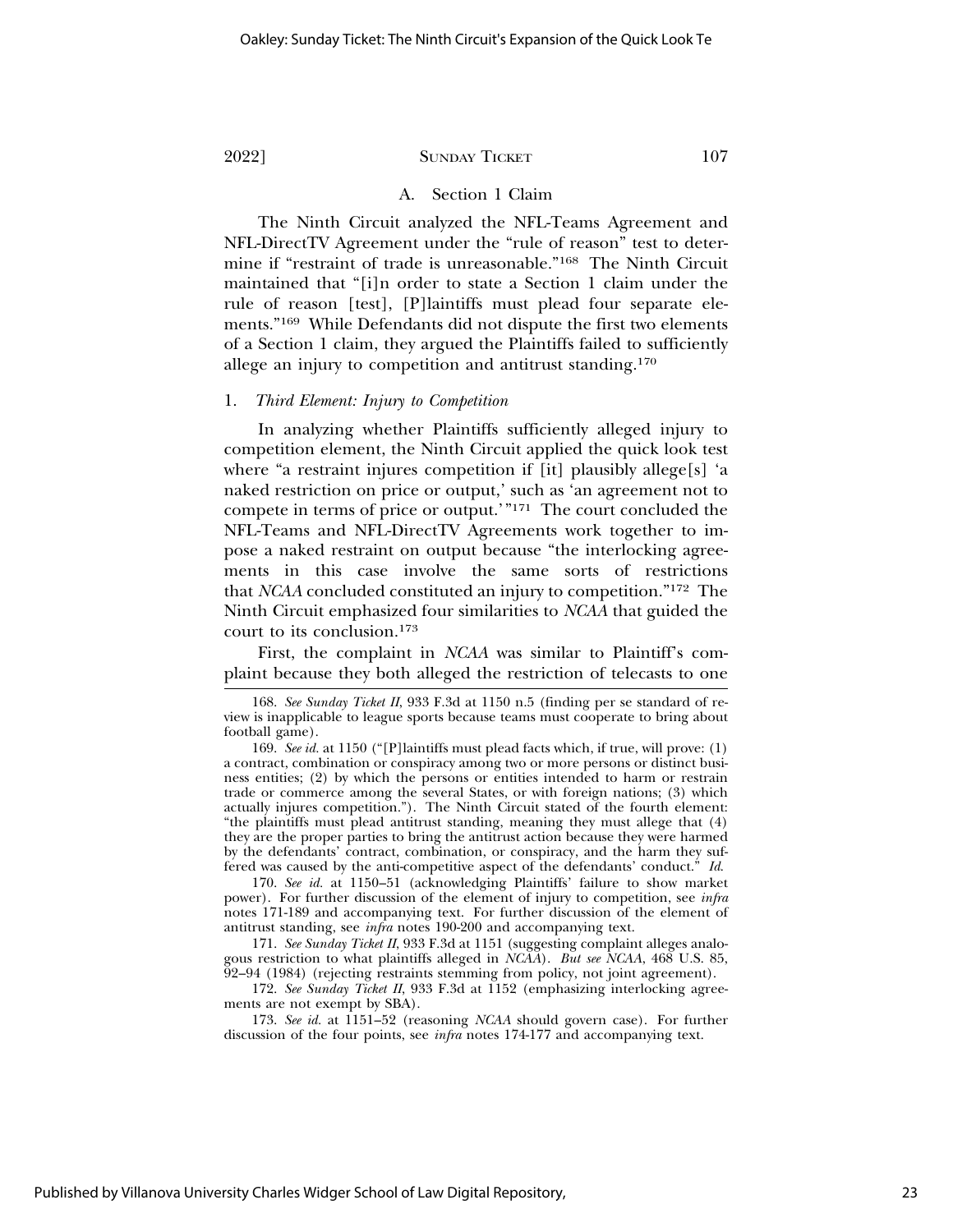per game.174 Second, no NFL team was "permitted to sell its telecasting rights independently."175 Third, there was a horizontal restraint on competition because the Teams-NFL Agreement required the individual teams to vote on the ratification of licensing deals.176 Lastly, Plaintiffs' complaint properly alleged a naked restriction on number of telecasts available, comporting with the Supreme Court's definition of output in *NCAA*. 177

In response to the court's use of the quick look test, Defendants argued the agreements should be analyzed separately because horizontal agreements were analyzed under the per se rule and vertical agreements were analyzed under the rule of reason test.178 The Ninth Circuit disagreed, relying on *NCAA* to hold the rule of reason test applies to horizontal and vertical agreements in league sports cases.179 Additionally, the Ninth Circuit relied on *National Society. Of Professional Engineers* to hold that courts must take a holistic approach to analyze how interrelated agreements affect competition.180 Applying the holistic approach, the court concluded "that the complaint adequately pleads that the vertical NFL-DirecTV Agreement works in tandem with the Teams-NFL Agreement to" restrict output and therefore restrain competition.181

Defendants also argued Plaintiffs failed to satisfy the third element of injury to competition because Plaintiffs did not allege "a

177. *See id.* (explaining output means total number of telecasts available for broadcaster or consumers to view or purchase); *see also NCAA*, 468 U.S. 85, 99 (1984) (defining output as "the quantity of television rights available for sale").

178. *See Sunday Ticket II*, 933 F.3d at 1152 (reasoning Defendants improperly relied on *In re Musical Instruments & Equipment Antitrust Litigation* because case "does not require a court to break down an alleged conspiracy into its constituent parts").

179. *See id.* (citing *NCAA*, 468 U.S. at 101–03) (holding per se rules are inapplicable to league sports because they require cooperation).

180. *See id.* (advocating holistic approach will reveal whether challenged restraint enhances or restricts competition); *see also* Nat'l Soc'y Of Pro. Eng'rs v. United States, 435 U.S. 679, 692 (1978) ("[A]greements . . . can only be evaluated by analyzing the facts peculiar to the business, the history of the restraint, and the reasons why it was imposed.").

181. *See Sunday Ticket II*, 933 F.3d at 1153 (speculating agreements to pool rights before vertically licensing them can constitute Section 1 violation).

<sup>174.</sup> *See Sunday Ticket II*, 933 F.3d at 1151 (announcing even though *NCAA* involved single agreement, interlocking agreements in this case impose similar limitations). *But see NCAA*,  $468$  U.S. at  $92\overline{-}94$  (discussing restraints come from policy teams are required to follow to compete in NCAA divisions).

<sup>175.</sup> *See Sunday Ticket II*, 933 F.3d at 1151 (summarizing in *NCAA*, individual teams were able to contract their own deals but were subject to limitations).

<sup>176.</sup> *See id.* at 1152 (arguing since individual teams vote to ratify broadcasting agreement which would limit their ability to independently contract, teams are agreeing not to compete).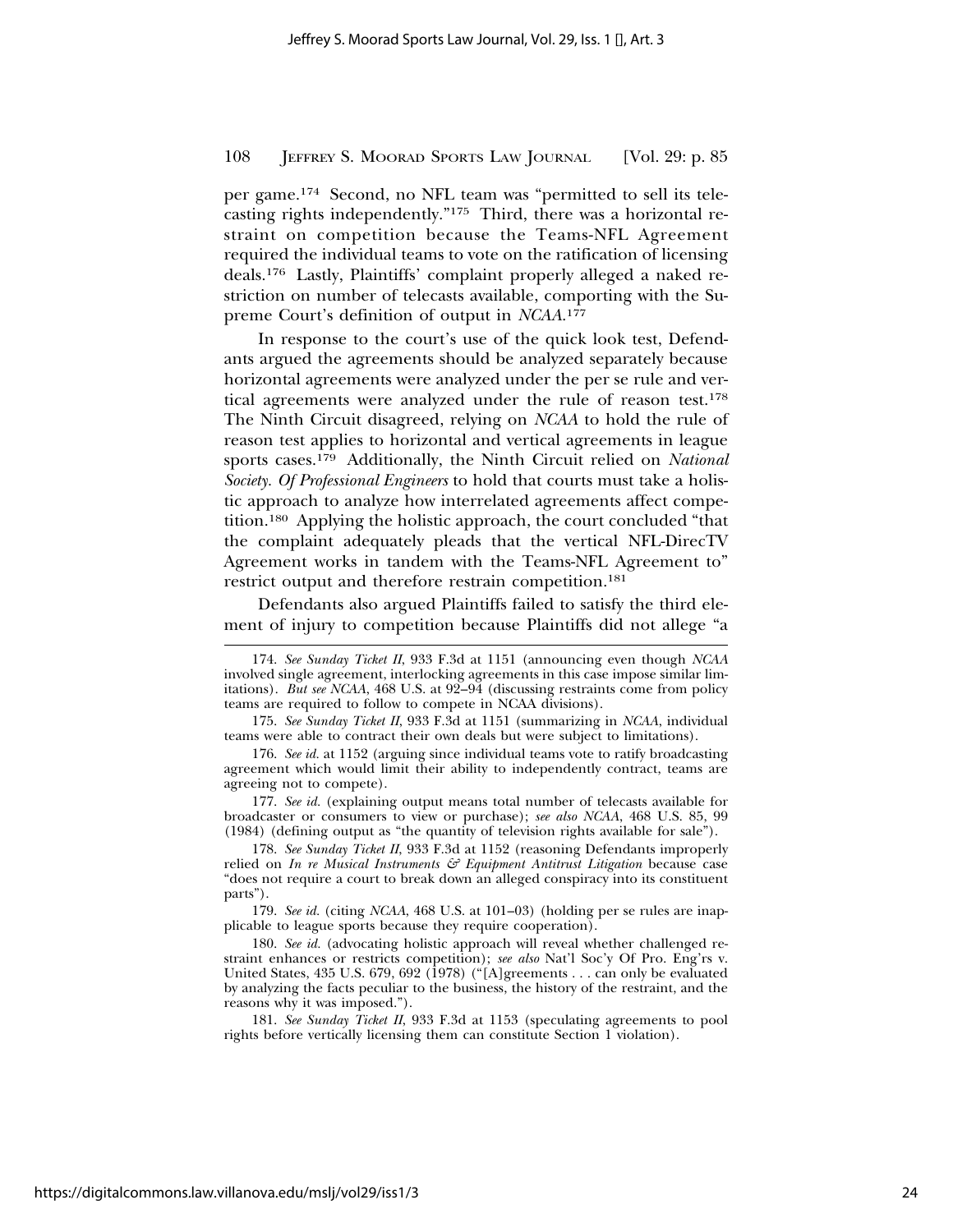properly defined market in which defendants have market power."182 The Ninth Circuit rejected this argument on the grounds the quick look test did not require pleading a properly defined market.183 The rejection of Defendants' argument rested on the notion that a reasonable observer could ascertain and identify a naked restriction on output's anticompetitive effects.184

Since Plaintiffs sufficiently alleged injury to competition, the burden shifted onto the Defendants to show pro-competitive benefits.185 Defendants argued the restrictions were pro-competitive because cooperation and consent between the NFL and opposing teams were required for producing the telecasts.186 The court rejected Defendants' cooperation argument because no precedent requires cooperation between the NFL and NFL teams to produce and release telecasts.187 Moreover, the Ninth Circuit reinforced its rejection of Defendants' argument for cooperation because before the SBA, individual teams owned its telecast rights and many teams unilaterally licensed telecasts of its own games to different networks.188 Accordingly, the Ninth Circuit held the Plaintiffs sufficiently stated an injury to competition by plausibly alleging a naked restraint on the output of telecasts per game.189

184. *See id.* at 1156 ("[A]n observer with even a rudimentary understanding of economics could conclude that the arrangements in question would have an anticompetitive effect on customers and markets."). Since plaintiffs plausibly alleged a naked restraint, they satisfied the quick look test and therefore did not need to allege market control. *See id.* at 1156 (holding plaintiffs have "not failed to allege market power").

185. For further discussion of who has the burden to show anticompetitive harm or pro-competitive benefits, see *supra* notes 109–115 and accompanying text.

186. *See Sunday Ticket II*, 933 F.3d at 1153 ("Each NFL game broadcast is a copyrighted work jointly authored by the NFL, the two competing teams, and the broadcast network, and the agreement of all participants is necessary in order to create the telecasts at all."). *But see* Am. Needle, Inc. v. Nat'l Football League, 560 U.S. 183, 187 (2010) (explaining each NFL team has its own intellectual property in form of names, colors, and logos).

187. *See Sunday Ticket II*, 933 F.3d at 1153–54 ("In the absence of a legal requirement that the NFL teams, NFL, and broadcasters coordinate in filming and broadcasting live games, the Los Angeles Rams (for instance) could contract for their own telecast of Rams games and then register the telecasts for those games with the Rams (and perhaps the team against whom they are playing.").

188. *See id.* at 1154 (finding thirteen teams had signed telecast agreements with CBS or NBC prior to SBA's enactment).

189. *See id.* at 1155 (reasoning Defendants limited amount of telecast available to consumers without regard for consumer demands). Defendant also argued

<sup>182.</sup> *See id.* at 1155 ("Defendants argue that the complaint failed to plausibly allege that they have market power in either the market for live video presentations of regular season NFL games or the submarket for out-of-market game broadcasts.").

<sup>183.</sup> *See id.* (acknowledging there are no substitute for NFL games, so NFL must have effective control over market including NFL telecasts of games).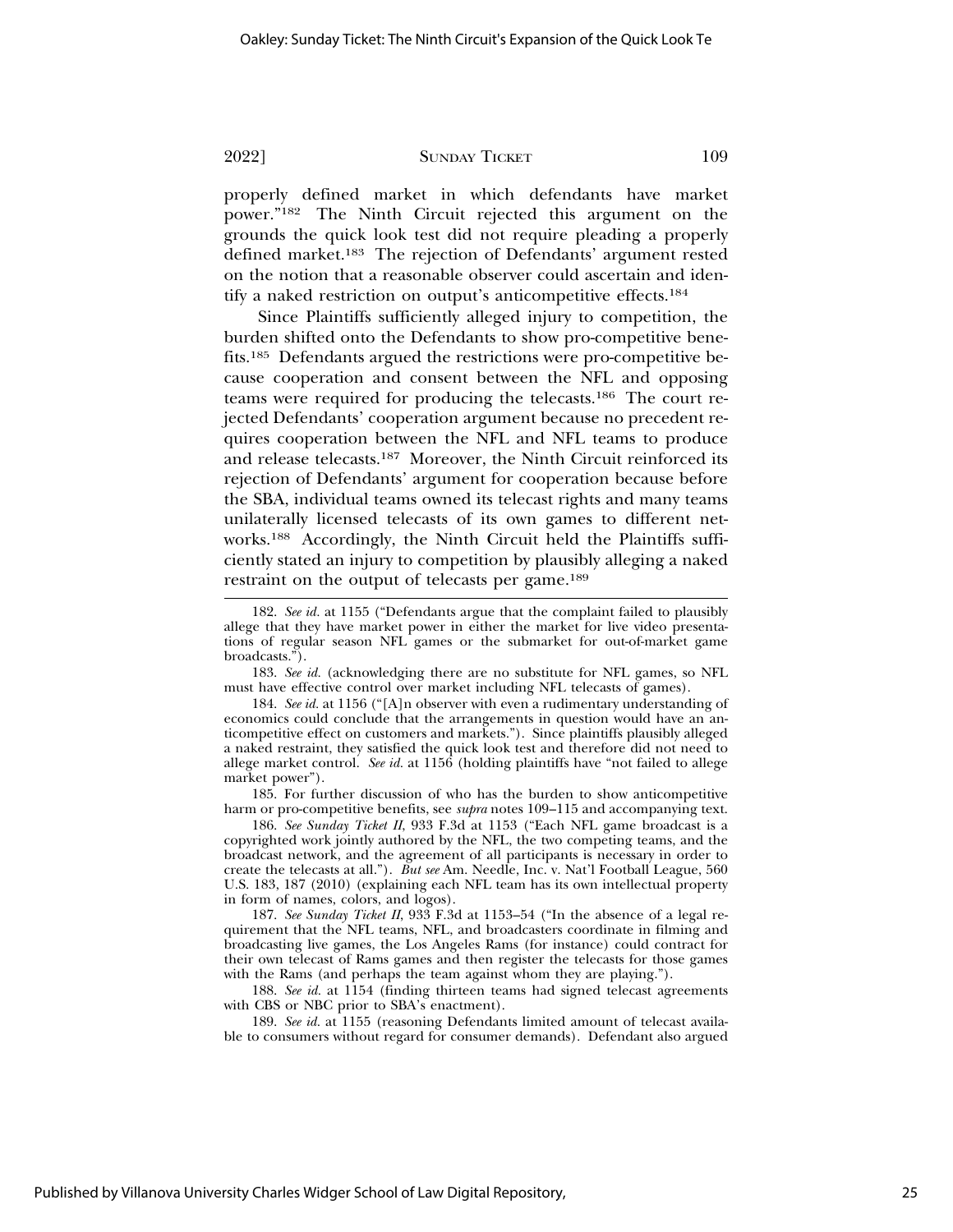#### 2. *Fourth Element: Antitrust Standing*

In analyzing whether Plaintiffs lacked antitrust standing to challenge the Teams-NFL Agreement, the Ninth Circuit applied traditional negligence principles of causation to permit injured antitrust plaintiffs to file suit against any co-conspirators.190 The Ninth Circuit held the plaintiffs had proper antitrust standing by alleging direct injury from the NFL, teams, and DirecTV as co-conspirators.191 In response, the dissent and Defendants argued this co-conspirator exception cannot apply in this case because the Ninth Circuit limited the exception to price-fixing conspiracies in *ATM Antitrust Fee Litigation.*<sup>192</sup>

The dissent argued the Plaintiffs were required to use a passthrough theory to recover damages because, unlike a price-fixing conspiracy where overcharge was not passed on to consumers, a restraint on output conspiracy would require the court to engage in the exact complex calculations the Supreme Court sought to avoid in *Illinois Brick*. 193 The dissent highlighted that Plaintiffs only alleged that "DirectTV has set an artificially high consumer price."194

191. *See id.* at 1157 (finding these allegations are sufficient to survive motion to dismiss); *see also* Apple Inc. v. Pepper, 139 S. Ct. 1514, 1521 (2019) (discussing there is no intermediary in distribution because plaintiff purchased apps directly from alleged antitrust violator).

192. *See Sunday Ticket II*, 933 F.3d at 1157 (reasoning Ninth Circuit explicitly limited exception to price-fixing conspiracies).

194. *See id.* at 1161 (Smith, J., dissenting) (discussing calculating damages would require court to engage in analysis prohibited by Illinois Brick).

that "the NFL-DirecTV agreement did not reduce the output of NFL game broadcasts." *See id.* (rejecting Defendants' argument output was not reduced since "all NFL Sunday-afternoon games are broadcast somewhere"). However, as the Ninth Circuit already reasoned, that is not the correct definition of output according to the Supreme Court in *NCAA*. *See id.* ("*NCAA* indicated that the relevant output is 'the total amount of televised intercollegiate football,' available to consumers.").

<sup>190.</sup> *See id.* at 1156 (reporting *Illinois Brick*, 431 U.S. 720 (1977) "established a bright-line rule that authorizes suits by *direct* purchasers but bars suits by *indirect* purchasers"). The Ninth Circuit illustrated how the principles of proximate cause operate for antitrust standing: "'manufacturer A sells to retailer B, and retailer B sells to consumer C, then  $\widetilde{C}$  may not sue A.' However, 'C may sue B if B is an antitrust violator.'" *See id.* (quoting *Apple Inc. v. Pepper*, 139 S. Ct. 1514, 1521 (2019)) (announcing "'principles of proximate cause' . . . apply differently when the injury to plaintiff is caused by a multi-level conspiracy to violate antitrust laws").

<sup>193.</sup> *See id.* at 1159–61 (Smith, J., dissenting) (reasoning pass-on theory involves distributor paying manufacturer overcharged anti-competitive price for distribution rights, then passing on overcharged price to consumers to recoup overpayment to manufacturer). The dissent notes how restraint on output conspiracies would require courts to "determine how much of the consumer price stems from ordinary market forces, and how much of it stems from the distributor's efforts to recoup its overpayment to the manufacturer." *See id.* at 1161–62 (considering majority opinion inappropriately invites courts to make calculations "sought to be avoided in *Illinois Brick*").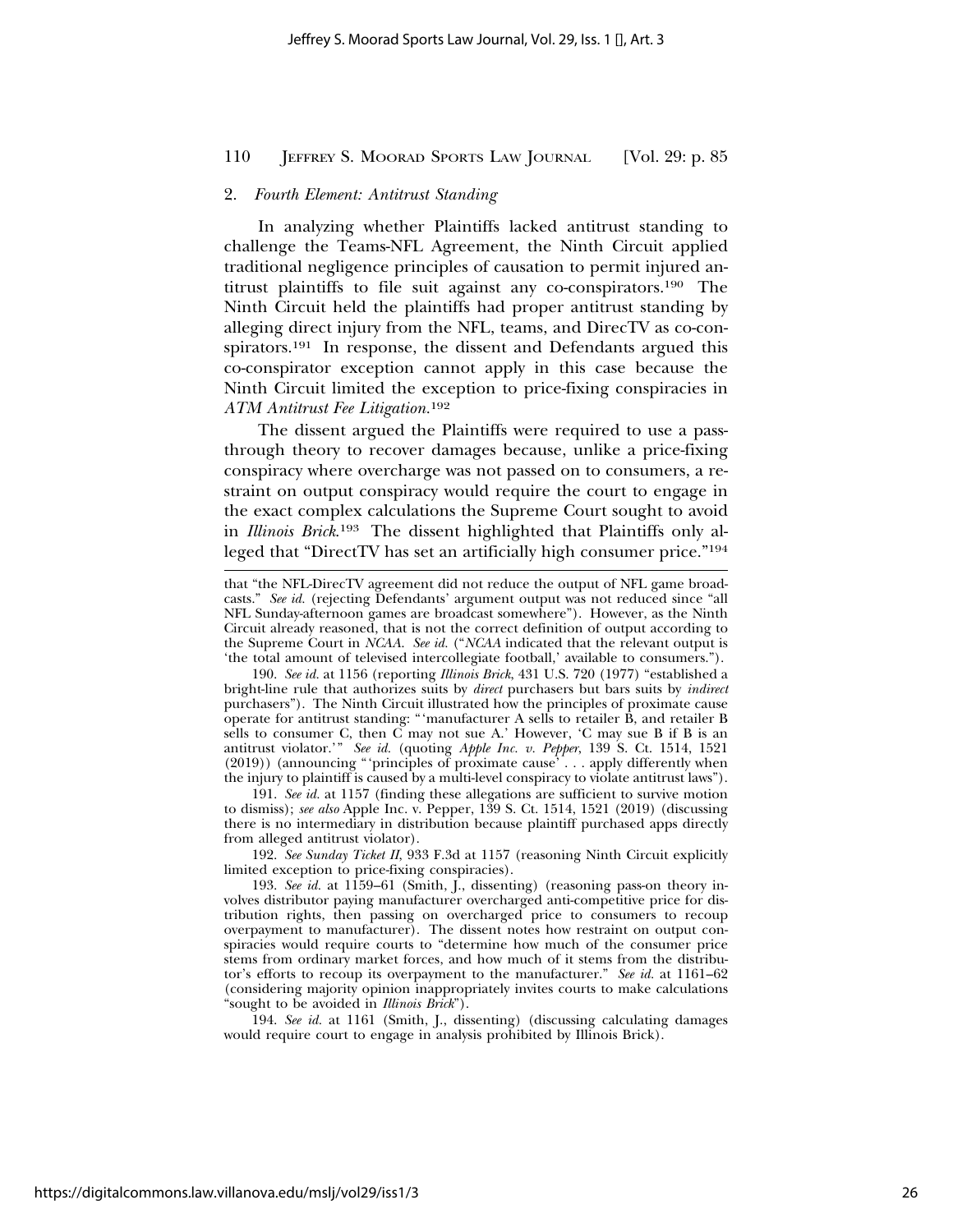The dissent noted how this allegation would require a court to engage in a pass-on theory of damages to determine if DirectTV overpaid for the telecast rights, how much DirectTV would have had to pay if not for the NFL-Teams Agreement, and how much overcharge DirectTV passed on to consumers.195

The court rejected the dissent's and Defendants' arguments because they failed to offer a reason as to why the court should distinguish price-fixing from output conspiracies.196 In response to the dissent's argument regarding the pass-on theory of damages for output conspiracies, the majority held that courts need only compare current consumer prices to those existing within a competitive market.<sup>197</sup> However, the dissent highlighted the lack of clarity and inherent difficulties in determining differences of prices within and outside competitive markets without simultaneously considering overcharge.198 In response to Defendants' and the dissent's argument, the Ninth Circuit relied on *Cal. Dental Ass'n* to hold "pricefixing conspiracies are functionally indistinguishable from outputrestricting conspiracies" because they have the same anti-competitive effects.199 Accordingly, the Ninth Circuit held *Illinois Brick* was inapplicable and Plaintiffs have antitrust standing because they "suffered antitrust injury due to this conspiracy to limit output."200

<sup>195.</sup> *See id.* at 1161–62 (Smith, J., dissenting) (noting courts are prohibited from "creat[ing] a new exception to the *Illinois Brick* rule"); *see also* In re ATM Fee Antitrust Litig., 686 F.3d 741, 754 (9th Cir. 2012) ("[U]nder the co-conspirator exception recognized in this circuit, the price paid by a plaintiff must be set by the conspiracy and not merely affected by the setting of another price.").

<sup>196.</sup> *See Sunday Ticket II*, 933 F.3d at 1158 n.9 (claiming dissent fails to give reasoned basis for distinguishing price-fixing conspiracies from output restriction conspiracies).

<sup>197.</sup> *See id.* at 1157 n.7 ("A court would not need to determine to what extent the NFL overcharged DirecTV; it would need to consider only the prices consumers paid compared to the prices that would have existed in a competitive market.").

<sup>198.</sup> *See id.* at 1161 n.4 (Smith, J., dissenting) ("[I]t is unclear how in practice a court could consider what the theoretical consumer price would have been in a competitive market (absent the NFL's horizontal agreement) without considering whether and how much of an overpayment DirecTV made.").

<sup>199.</sup> *See id.* at 1158 (majority opinion) (arguing conspiracy to fix higher price achieves same result as conspiracy to limit output because price will rise to limit demand of reduced supply). *But see id.* at 1160 n.3 (Smith, J., dissenting) (emphasizing *Cal. Dental* "stands only for the uncontested proposition that a conspiracy to price fix and a conspiracy to restrict output both injure consumers by arbitrarily raising the price they pay for a product" but "says nothing about whether a particular consumer's injury is direct or indirect, or which consumers are authorized to seek judicial redress").

<sup>200.</sup> *See id.* at 1158 (reporting Defendants failed to provide a reason for distinguishing between price-fixing conspiracies versus output restricting conspiracies).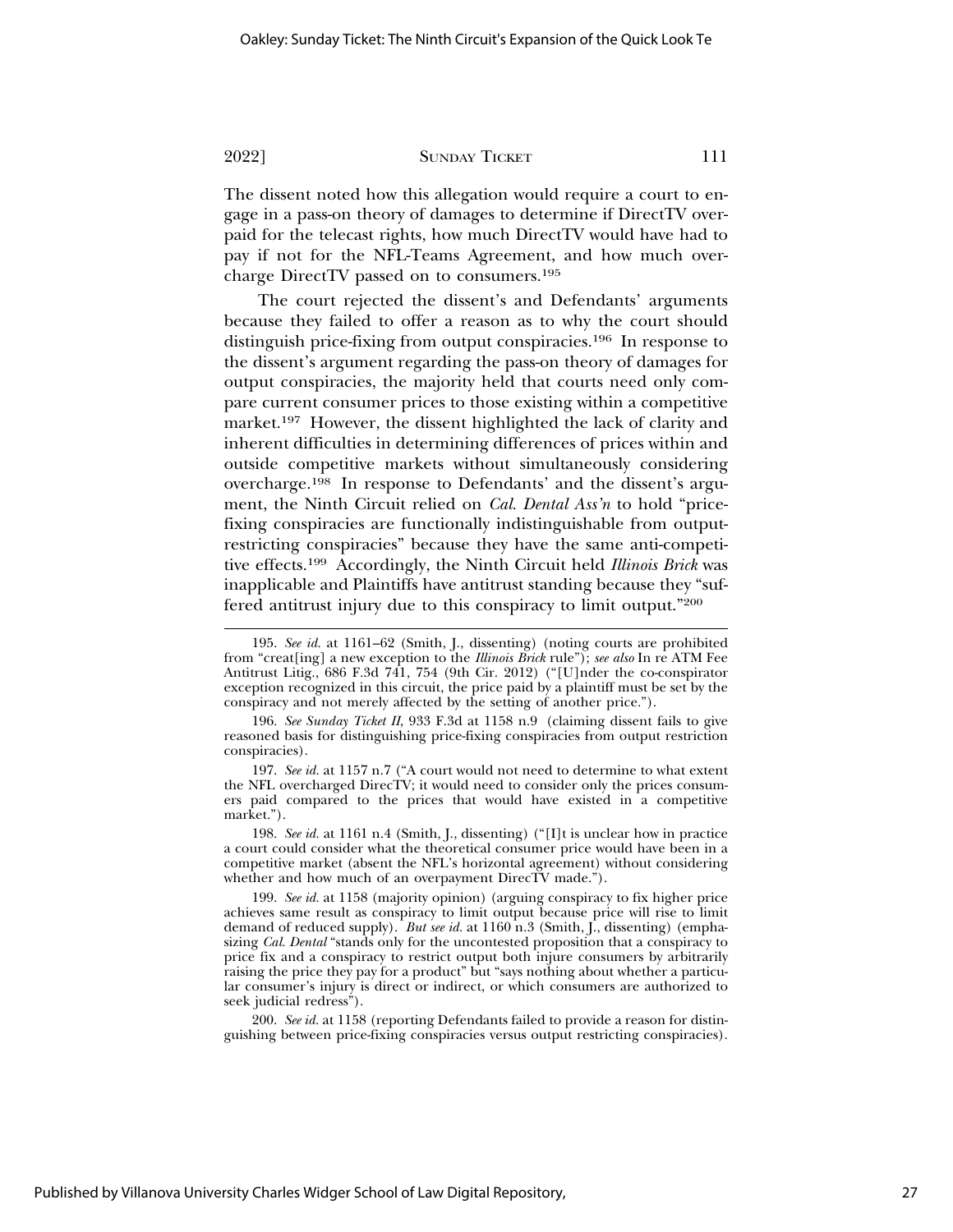#### V. CRITICAL ANALYSIS

In the wake of its decision, the Ninth Circuit erroneously lowered the standard of review for antitrust claims by expanding the quick look test to joint selling arrangements' or joint ventures' core business activity.201 The NFL has jointly produced and marketed its telecasts ever since it received antitrust exemption from the SBA sixty years ago.<sup>202</sup> As technology advanced and the demand for football grew, the NFL formed a joint venture for satellite broadcasting in the form of the Sunday Ticket to reach a new realm of viewers .203

Under the Ninth Circuit's new framework in applying the quick look test, the unprecedented and abbreviated standard of review applied to a joint venture's core product and thereby relieved Plaintiffs' burden of pleading anticompetitive harm within a defined market.204 Accordingly, plaintiffs bringing Section 1 claims against joint ventures in the Ninth Circuit need only establish antitrust standing and plead the existence of an agreement that restrains competition without showing anticompetitive harm.205 The court erred in its sweeping decision to vastly reduce antitrust pleading requirements because the quick look test was inapplicable to *Sunday Ticket II,* and because the court's most relied upon case was distinguishable from this case.206 This section discusses the inapplicability of the quick look test to *Sunday Ticket II* and distinguishes this case from *NCAA,* the case the Ninth Circuit relied on to apply the quick look test to joint ventures.207

204. For further discussion of how the quick look test relieves plaintiff from completing the pleading requirements, see *supra* notes 128–164 and accompanying text.

205. For further discussion of the Ninth's Circuit's reasoning and holding, see *supra* notes 165-200 and accompanying text.

206. For further discussion of the inapplicability of *NCAA* and the quick look test, see *infra* notes 209–224 and accompanying text.

207. For further discussion of differences between *NCAA* and *Sunday Ticket II*, see *infra* notes 216–224 and accompanying text.

<sup>201.</sup> For further discussion of the Ninth Circuit's expansion, see *infra* notes 202-214 and accompanying text.

<sup>202.</sup> For further discussion of Commissioner Rozelle's lobbying efforts in Congress for exemptive relief, see *supra* notes 75–84 and accompanying text.

<sup>203.</sup> *See* Dade Hayes, *AT&T Is Letting Non-Subscribers Stream NFL Sunday Ticket*, DEADLINE (Aug. 14, 2020), https://deadline.com/2020/08/in-a-first-att-is-lettingnon-subscribers-stream-nfl-sunday-ticket-1203013890/ [https://perma.cc/EJN6- MVT7] (suggesting there are millions of subscribers for NFL Sunday Ticket, plus AT&T's decision to let non-DirectTV subscribers stream Sunday Ticket will lead to more viewers).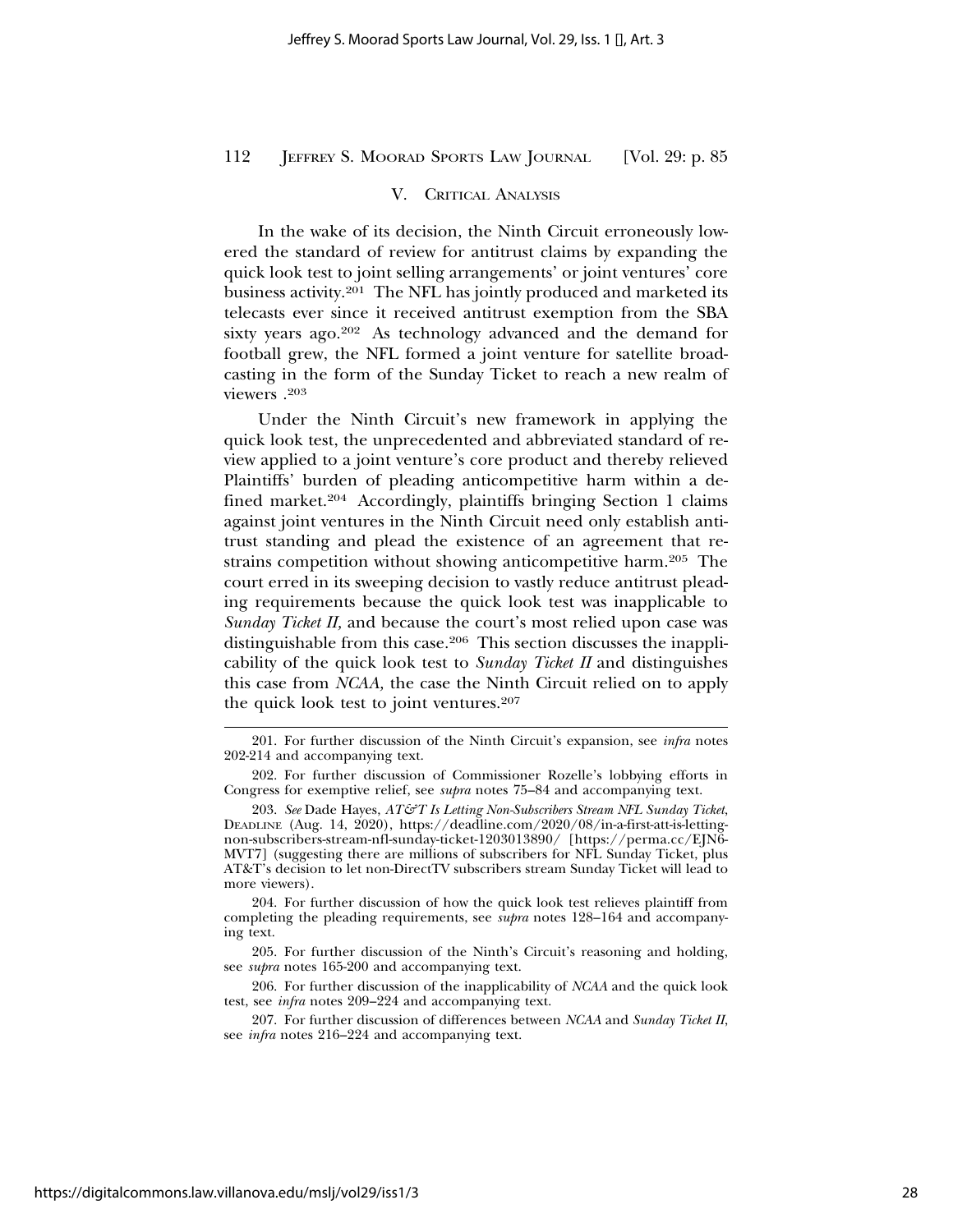# A. Inapplicability of the Quick Look Test to NFL's Sunday **Ticket**

The quick look test was inapplicable to Sunday Ticket because it was a joint venture consisting of a horizontal agreement to pool intellectual property rights between the NFL and the NFL teams and a vertical agreement to license those packaged rights to DirectTV to create Sunday Ticket.208 Sunday Ticket qualified as a joint venture because it was a packaged product that no individual team could produce by itself.209 The quick look test should not be applied to a joint venture's core activity because an agreement on restriction was necessary to market the product where it would be infeasible to produce or market the product. $210$ 

In this case, the core activity of the NFL teams, NFL, and DirectTV joint venture was to restrict output by packaging broadcasting rights to create a unique product.211 The Ninth Circuit improperly expanded the quick look test by deviating from Supreme Court precedent that the per se rule and quick look test were inapplicable where the challenged business practice "involves the core activity of the joint venture itself."212 Established antitrust law holds a joint venture's core activity should be reviewed under the fullblown rule of reason analysis.213 Therefore, the Ninth Circuit improperly expanded the scope of the quick look test and, consequently, made the Ninth Circuit the most antitrust plaintiff-friendly jurisdiction.214

#### B. Improper Reliance on *NCAA*

The Ninth Circuit improperly relied on *NCAA* to find an agreement between a professional sports league and its teams about how

<sup>208.</sup> For further discussion of how the agreements work in tandem to create a core product of a joint venture, see *supra* notes 5–12 and accompanying text.

<sup>209.</sup> *See* NCAA, 468 U.S. 85, 113 (1984) (explaining joint selling arrangement involves pooling of rights, then selling agent who markets blanket license of those rights).

<sup>210.</sup> *See* Texaco v. Dagher, 547 U.S. 1, 7–8 (2006) (acknowledging how joint ventures are procompetitive business structures because they provide products that otherwise would not exist).

<sup>211.</sup> *See id.* (finding restrictions on price or output are an essential element of joint ventures).

<sup>212.</sup> *See id.* (suggesting per se rule or quick look test could both apply to joint venture's non-core activities).

<sup>213.</sup> *See id.* (requiring joint ventures' core activities to be reviewed under full rule of reason analysis because legitimate business collaboration requires discretion on how to price, sell products).

<sup>214.</sup> *See* Cal. Dental Ass'n v. F.T.C., 526 U.S. 756, 780 (1999) (observing legal scholar who developed quick look test cautioned against misleading results).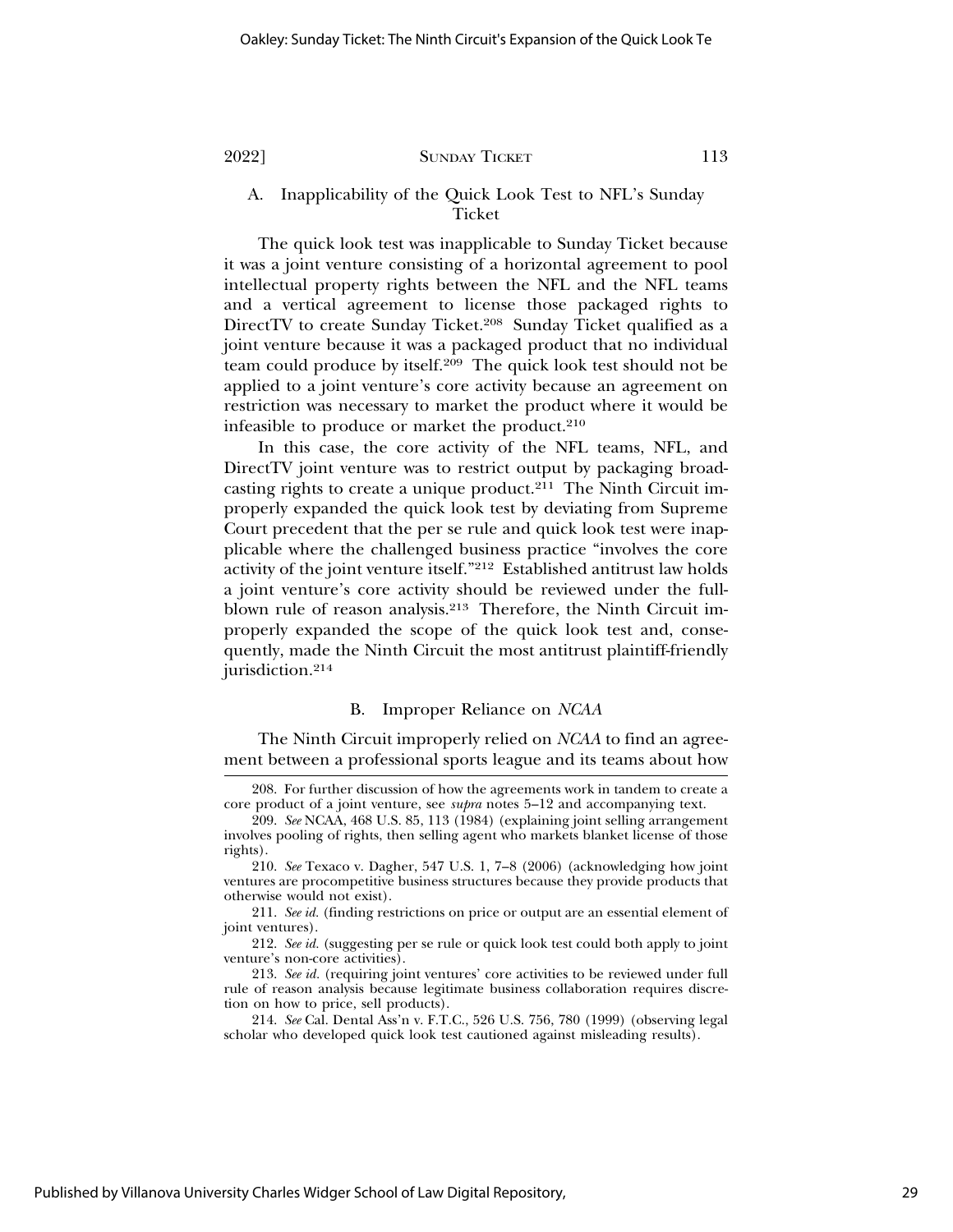to market its product was a restriction that may be deemed anticompetitive without an "elaborate industry analysis."215 In its analysis, or lack thereof, the Ninth Circuit's decision to have *NCAA* control a claim against the core activity of a joint venture case was misplaced because the Supreme Court stated *NCAA* could only be applied to joint ventures when the claim was against a "nonventure activit[y]."216 Additionally, the business activity at issue in *NCAA* was strikingly different from the business activity in *Sunday Ticket II.*<sup>217</sup>

Unlike the restraint in *NCAA* involving an agreement to limit the output of telecasts to no more than six appearances per team, the agreement at issue in this case does not set a maximum amount of times a team can appear on television.218 The NCAA's network plan established the number of games a conference may televise and set a minimum price without the NCAA's participation or oversight in producing or licensing the games.<sup>219</sup> In effect, the NCAA was not acting as a selling agent, but rather was establishing output and price limitations without any collaboration among teams or increased efficiencies because the individual teams had to negotiate and enter into their own network contracts.220

In this case, the NFL and its teams restricted output to efficiently collaborate with each other by pooling their intellectual property rights and packaging them to create a unique product for millions of people enjoy.<sup>221</sup> Not only was the Ninth Circuit applying non-joint venture analysis to a joint venture case, but the Ninth Circuit was also ignoring the vast differences between the network plans of both cases.222 Therefore, the Ninth Circuit's reliance on

219. *See id.* ("The number of exposures specified in the contracts also sets an absolute maximum on the number of games that can be broadcast.").

220. *See id.* at 113–14 ("Thus, the effect of the network plan is not to eliminate individual sales of broadcasts, since these still occur, albeit subject to fixed prices and output limitations.").

221. For further discussion of how the agreements work in tandem to create a core product of a joint venture, see *supra* notes 5–12 and accompanying text.

222. For further discussion of differences, see *supra* notes 215-223 and accompanying text.

<sup>215.</sup> *See* Sunday Ticket II, 933 F.3d 1136, 1155–56 (2019) (considering use of quick look test without referring to it as quick look test).

<sup>216.</sup> *See Texaco*, 547 U.S. at 7 (suggesting policies on prices, sales are core activity of any joint venture, so any claim of anticompetitive harm on core activity of joint venture must be done through full-blown rule of reason analysis).

<sup>217.</sup> For further discussion of how the NCAA's business activity at issue is different than the NFL's, see *infra* notes 218-223 and accompanying text.

<sup>218.</sup> *See NCAA*, 468 U.S. 85, 94 (1984) ("Under the appearance limitations no member institution is eligible to appear on television more than a total of six times and more than four times nationally, with the appearances to be divided equally between the two carrying networks.").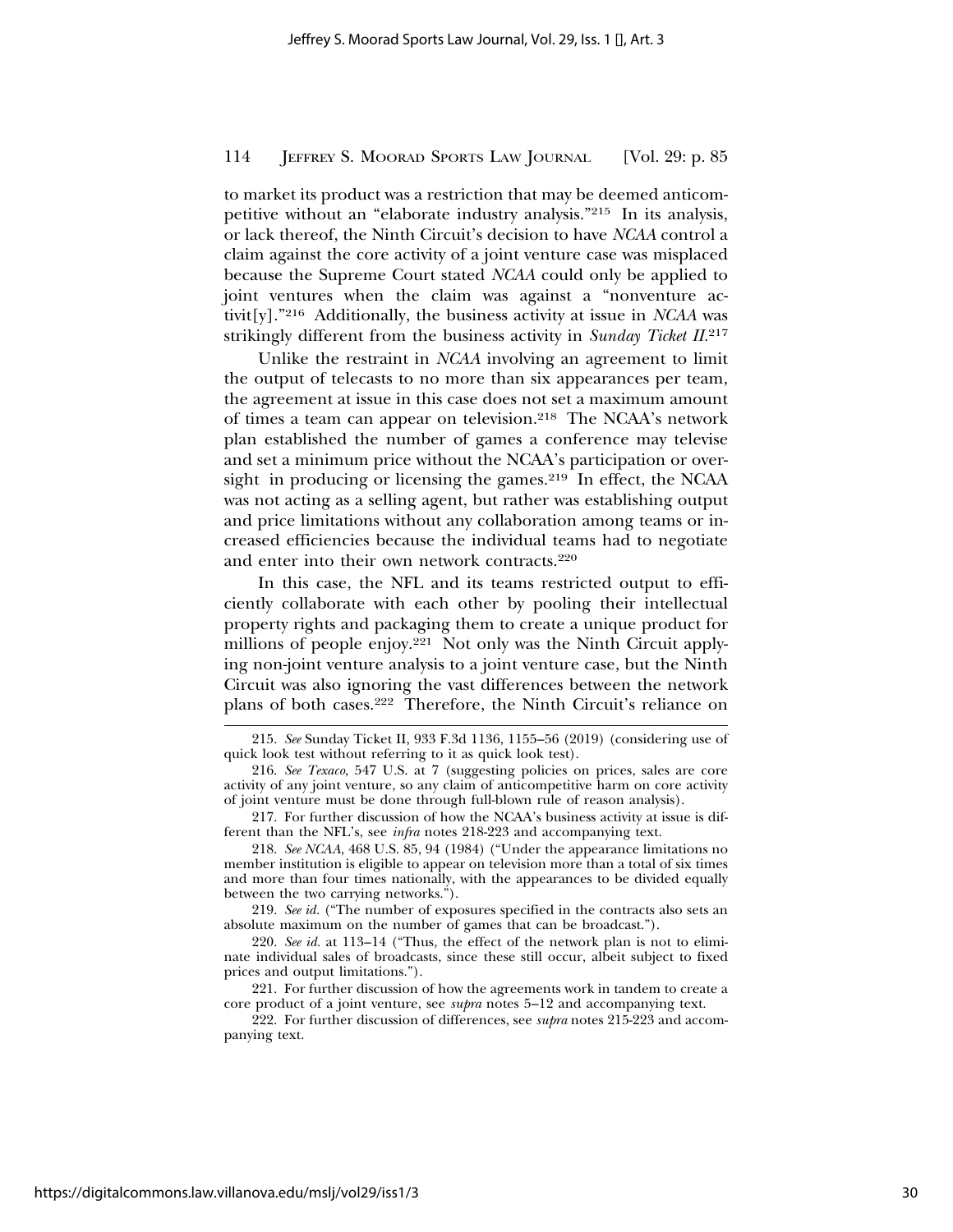*NCAA* to apply the quick look test to this case is erroneous and the court should have applied a full-blown rule of reason analysis.223

### VI. IMPACT

The impact of the Ninth Circuit's decision is two-fold.<sup>224</sup> First, the unfavorable ruling and future litigation could put the NFL at a disadvantage for finding a host for Sunday Ticket, unless the new host provides a less exclusive platform than DirecrtTV.225 Second, by lowering the pleading standards for antitrust claims, the Ninth Circuit made it easier for plaintiffs to coerce defendants to the settlement table through costly discovery.226 The following sections will discuss how the Ninth Circuit's decision impacts the NFL and media negotiations, and antitrust defendants engaging in joint ventures generally.<sup>227</sup>

A. Impact on Sunday Ticket Negotiations

After the Supreme Court's denial to hear the case, this case is now back to the district court in the Central District of California where the parties have agreed to a trial date of February 20, 2024.228 While there is plenty of time for the parties to agree to a settlement, the renewal of media contracts continues to loom over the NFL.229 The NFL has to make a decision to keep the Sunday Ticket exclusive to one provider or sell the package to multiple carriers.230

Historically, the NFL has had most of the bargaining power over media contract negotiations because they are the highest-rated

<sup>223.</sup> *See* Texaco, Inc. v. Dagher, 547 U.S. 1, 7 (2006) (stating per se rule, quick look test are both inapplicable where challenged business practice "involves the core activity of the joint venture itself").

<sup>224.</sup> For further discussion of *Sunday Ticket II*'s impact on Sunday Ticket and antitrust litigation, see *infra* notes 226–243 and accompanying text.

<sup>225.</sup> For further discussion of the impact on media negotiations and potential complications in continuing to provide similar product to consumers, see *infra* notes 229–235 and accompanying text.

<sup>226.</sup> For further discussion of *Sunday Ticket II*'s potential effects on joint ventures, see *infra* notes 236-243 and accompanying text.

<sup>227.</sup> For further discussion of how the Ninth Circuit's decision may affect NFL-network agreements and joint ventures, see *infra* notes 228-243 and accompanying text.

<sup>228.</sup> *See* Gardner, *supra* note 26 (speculating settlement could happen before trial because parties will have plenty of time for discovery).

<sup>229.</sup> *See id.* (noting trial date is years away because court schedules are backed up from COVID-19).

<sup>230.</sup> *See id.* (reporting different TV networks, streamers want to get involved in Sunday Ticket deal).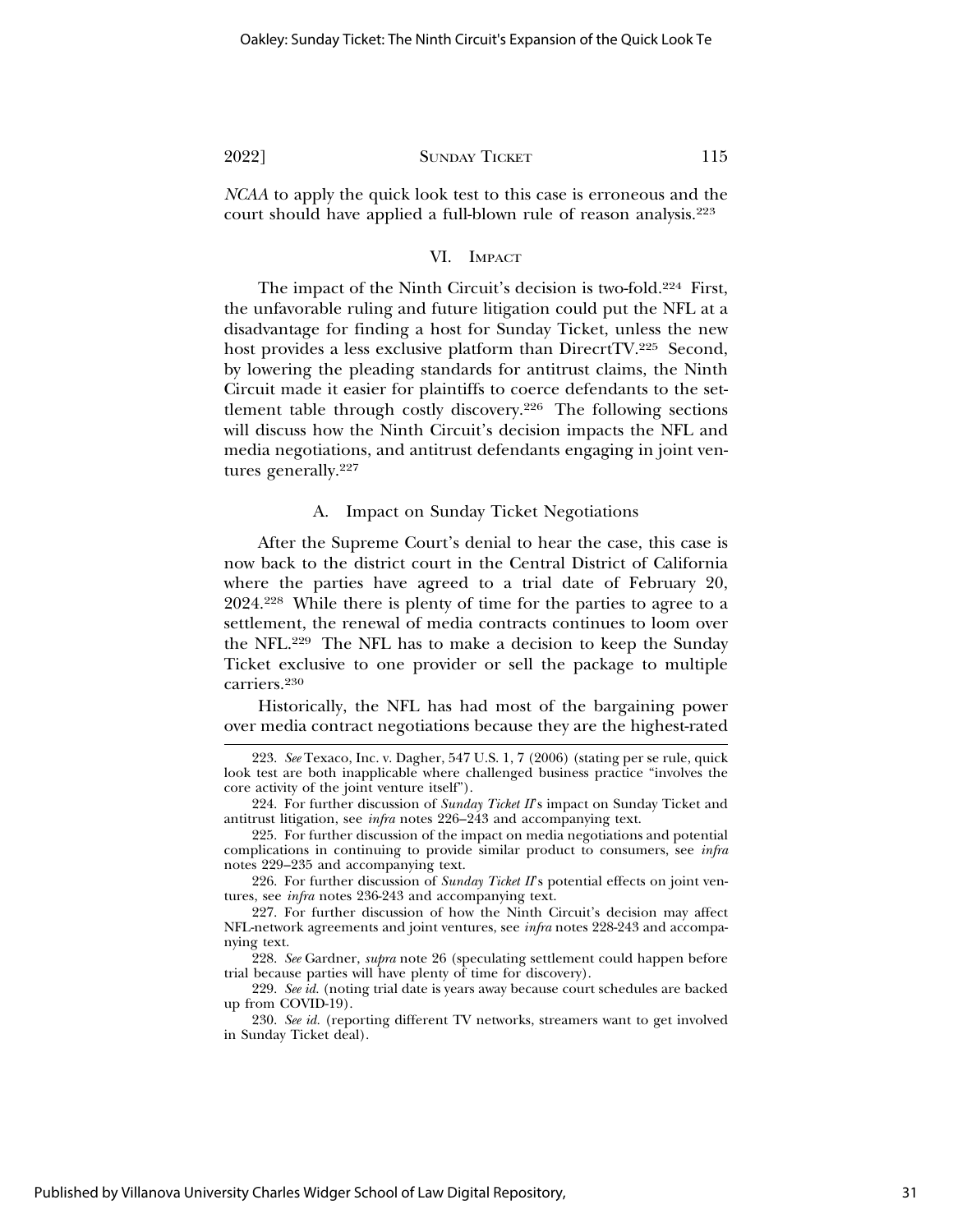programming in television.231 However, a future trial date that has the potential to find Sunday Ticket in violation of antitrust laws gives bidders like Amazon, ESPN+ and Apple+ leverage in negotiations for streaming Sunday Ticket on their platforms since they are not exclusive like DirectTV.232 In fact, the NFL is considering innovating the distribution of Sunday Ticket by keeping the satellite portion with DirectTV and selling the streaming rights to online platforms like Amazon Prime or Apple+.233 The NFL is even considering allowing viewers to purchase access to all of the out of market games for a single team.234 Overall, these contract renewal negotiations coupled with the threat of antitrust violations could force the NFL to completely adjust how consumers watch football, potentially giving viewers the options to watch out-of-market games on different platforms like streaming services and television networks.235

# B. Should Joint Ventures be Concerned about the Ninth Circuit's Decision?

Since the Ninth Circuit's decision, Section 1 plaintiffs challenging joint ventures will most likely proceed to discovery.236 This has far reaching implications for antitrust litigation because antitrust discovery is the most extensive and expensive compared to other

233. *See* Mike Florio, *DirectTV May Keep Satellite Piece of Sunday Ticket,* NBC SPORTS (Oct. 21, 2021), https://profootballtalk.nbcsports.com/2021/10/21/ directv-may-keep-satellite-piece-of-sunday-ticket/ [https://perma.cc/28J4-JFCJ] (observing NFL's desire to maximize reach of Sunday Ticket).

234. *See* Mike Florio, *Brian Rolapp: Sunday Ticket is "ripe for innovation"*, NBC SPORTS (Oct. 13, 2021), https://profootballtalk.nbcsports.com/2021/10/13/ brian-rolapp-sunday-ticket-is-ripe-for-innovation/ [https://perma.cc/Z2D6- LUQN] (announcing NFL is considering whether viewers can purchase games by team, week, or single games).

235. *See* Bassam, *supra* note 18 (speculating possibility of selling Sunday Ticket to multiple carriers).

236. For further discussion of how the Ninth Circuit lowered pleading standards against joint ventures, see *supra* notes 201-223 and accompanying text.

<sup>231.</sup> *See* Marchand, *supra* note 15 (acknowledging NFL's bargaining power has allowed it to substantially increase its contracts every renewal period).

<sup>232.</sup> See Andrew Marchand*, The NFL Sunday Ticket sweepstakes may have a dark horse candidate*, NEW YORK POST (Nov. 22, 2021), https://nypost.com/2021/11/22/ hbo-max-emerges-as-dark-horse-player-for-nfl-sunday-ticket/ [https://perma.cc/ QS7B-CQMC] (suggesting NFL is expected to finalize its media rights deal for Sunday Ticket in earlier half of 2022); *see also* Alex Sherman, *Amazon Likely Front-Runner for Multiyear NFL Sunday Ticket Deal, Sources Say*, CNBC (Sept. 10, 2021), https:/ /www.cnbc.com/2021/09/10/amazon-likely-front-runner-for-multi-year-nfl-sunday-ticket-deal-sources.html [https://perma.cc/A2CR-W6H9] (considering digital platform would make Sunday Ticket less exclusive, which would attract more subscribers).